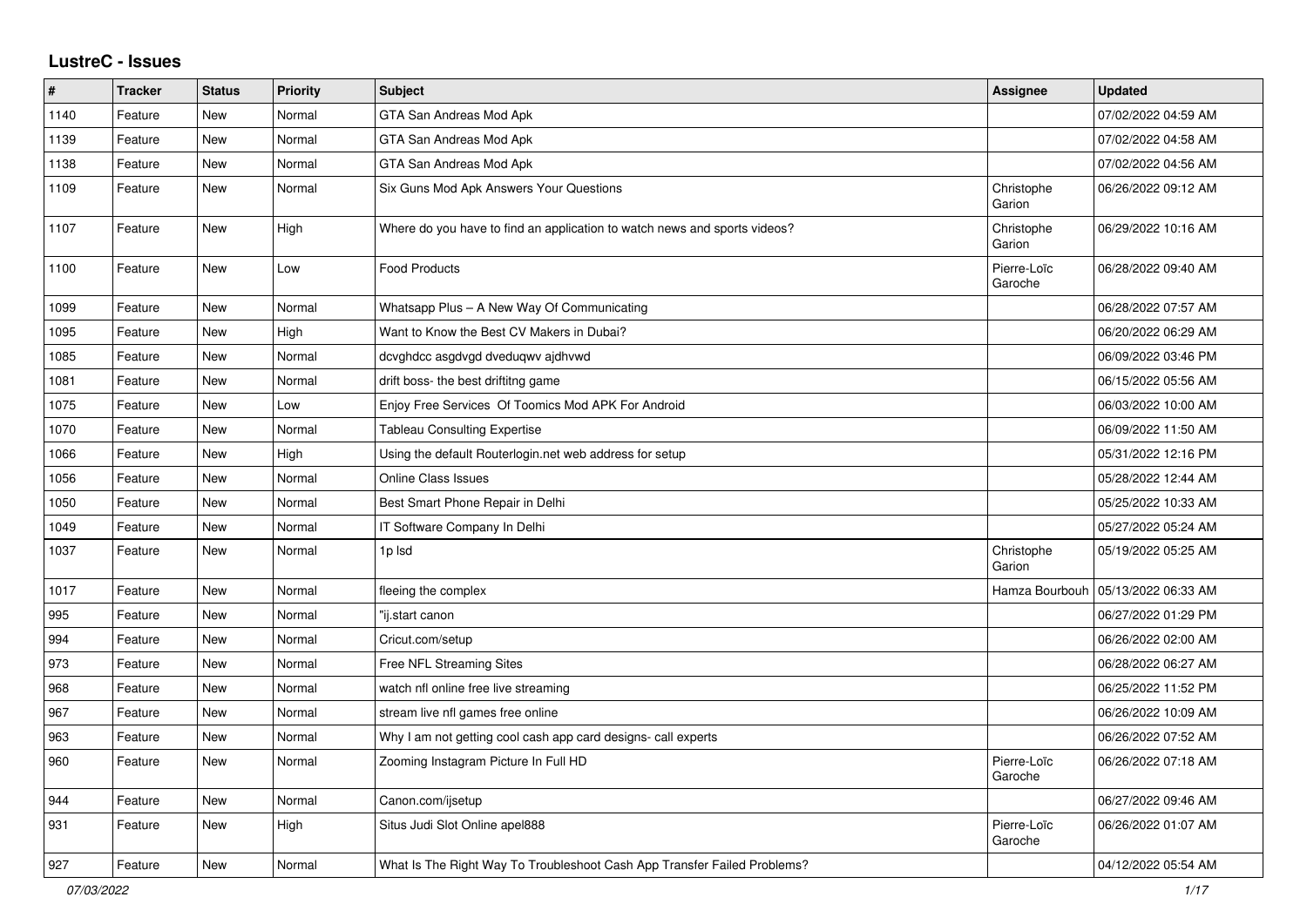| $\vert$ # | <b>Tracker</b> | <b>Status</b> | <b>Priority</b> | <b>Subject</b>                                                | <b>Assignee</b>        | <b>Updated</b>      |
|-----------|----------------|---------------|-----------------|---------------------------------------------------------------|------------------------|---------------------|
| 919       | Feature        | <b>New</b>    | Normal          | How can I check my Cash App card balance by dialing a number? |                        | 04/10/2022 09:07 AM |
| 904       | Feature        | <b>New</b>    | Normal          | Laora seeck                                                   |                        | 04/20/2022 11:54 AM |
| 903       | Feature        | New           | Normal          | Good game                                                     |                        | 04/11/2022 08:39 AM |
| 902       | Feature        | <b>New</b>    | Normal          | salo717                                                       |                        | 05/18/2022 10:35 AM |
| 901       | Feature        | <b>New</b>    | Normal          | good game ever                                                |                        | 07/02/2022 11:59 PM |
| 900       | Feature        | <b>New</b>    | Normal          | good game ever                                                |                        | 04/02/2022 11:59 AM |
| 899       | Feature        | New           | Normal          | Application of Optical Fiber Gyroscope                        | Christophe<br>Garion   | 04/02/2022 11:23 AM |
| 896       | Feature        | <b>New</b>    | Normal          | Application of North Finder in Mining Industry                | <b>Xavier Thirioux</b> | 04/01/2022 09:49 AM |
| 894       | Feature        | New           | Normal          | Need phd dissertation help in UK                              |                        | 05/30/2022 12:29 PM |
| 879       | Feature        | <b>New</b>    | Normal          | Best Garage Door Repair in Massachusetts                      |                        | 04/01/2022 09:16 AM |
| 877       | Feature        | New           | Normal          | <b>Exness Broker Review</b>                                   |                        | 04/01/2022 09:12 AM |
| 868       | Feature        | <b>New</b>    | Normal          | What Is the Role of a Graphic Designer?                       | Pierre-Loïc<br>Garoche | 04/01/2022 09:12 AM |
| 866       | Feature        | <b>New</b>    | Normal          | Northern Ireland Dissertation Writing Service                 | Pierre-Loïc<br>Garoche | 04/01/2022 09:12 AM |
| 861       | Feature        | New           | Low             | <b>Understanding Situational Depression</b>                   | Pierre-Loïc<br>Garoche | 04/01/2022 09:12 AM |
| 848       | Feature        | <b>New</b>    | Normal          | <b>Online Classes Assistance</b>                              |                        | 04/01/2022 08:57 AM |
| 847       | Feature        | New           | Normal          | Canon.com/ijsetup                                             |                        | 04/01/2022 09:08 AM |
| 846       | Feature        | New           | Normal          | ij.start canon                                                |                        | 04/01/2022 08:58 AM |
| 845       | Feature        | New           | Normal          | canon.com/ijsetup                                             |                        | 04/01/2022 08:58 AM |
| 824       | Feature        | New           | Normal          | How to watch Fox News on my Smart TV or similar devices?      | Pierre-Loïc<br>Garoche | 06/27/2022 08:32 PM |
| 823       | Feature        | <b>New</b>    | Normal          | How much does Disney Plus cost?                               | Pierre-Loïc<br>Garoche | 06/27/2022 04:05 AM |
| 813       | Feature        | <b>New</b>    | Normal          | Canon.com/ijsetup                                             |                        | 06/28/2022 05:15 PM |
| 812       | Feature        | New           | Normal          | canon.com/ijsetup                                             |                        | 07/03/2022 12:18 AM |
| 810       | Feature        | <b>New</b>    | Normal          | how to remove viruses from a phone                            |                        | 06/30/2022 03:49 PM |
| 806       | Feature        | <b>New</b>    | Normal          | Go everywhere thanks to mapquest driving directions           |                        | 07/03/2022 01:42 AM |
| 803       | Feature        | New           | High            | Ketamine Online Store                                         | Pierre-Loïc<br>Garoche | 07/01/2022 08:21 PM |
| 794       | Feature        | <b>New</b>    | Normal          | Safe place to buy fifa coins                                  |                        | 07/02/2022 06:57 AM |
| 793       | Feature        | New           | Urgent          | Where can I find cheap FIFA coins?                            | Pierre-Loïc<br>Garoche | 07/02/2022 11:00 AM |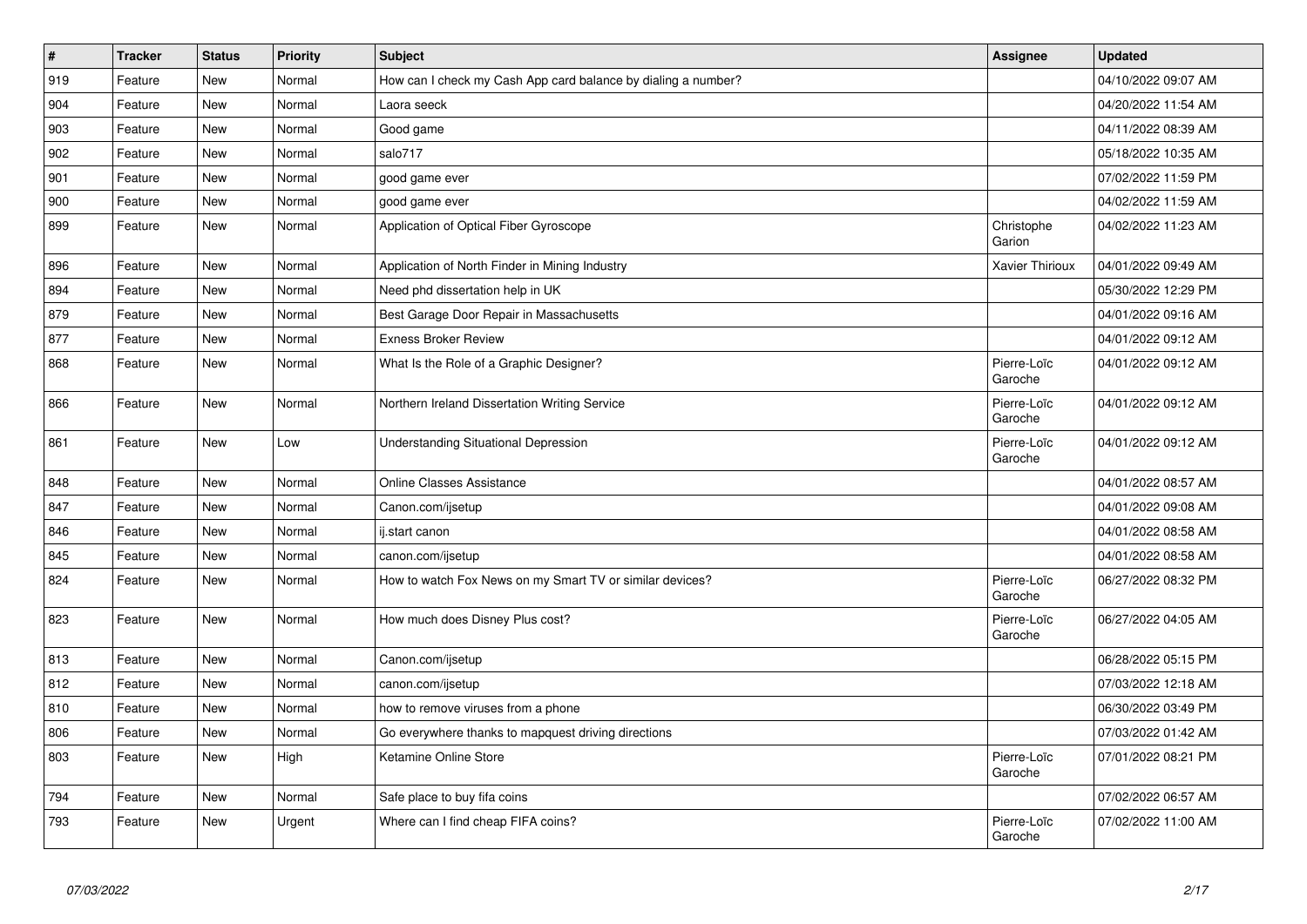| $\vert$ # | <b>Tracker</b> | <b>Status</b> | <b>Priority</b> | <b>Subject</b>                                                       | <b>Assignee</b>        | <b>Updated</b>      |
|-----------|----------------|---------------|-----------------|----------------------------------------------------------------------|------------------------|---------------------|
| 779       | Feature        | New           | Normal          | Latest Whatsapp groups for Teens                                     | Pierre-Loïc<br>Garoche | 07/03/2022 06:25 AM |
| 756       | Feature        | <b>New</b>    | Normal          | Your one-stop destination for the thesis writing service             |                        | 06/27/2022 05:46 PM |
| 740       | Feature        | <b>New</b>    | Normal          | Online Thesis Help USA                                               |                        | 07/02/2022 03:17 PM |
| 725       | Feature        | <b>New</b>    | Normal          | What are memo writing services design                                |                        | 07/03/2022 03:19 AM |
| 698       | Feature        | New           | Normal          | Connect with cash app representative to ask about cash app flip scam |                        | 06/26/2022 11:24 AM |
| 693       | Feature        | <b>New</b>    | Normal          | How To Get My Money Back From The Cash App To Your Wallet?           |                        | 07/02/2022 01:40 PM |
| 683       | Feature        | New           | Normal          | Game creation                                                        |                        | 07/01/2022 02:36 AM |
| 681       | Feature        | <b>New</b>    | High            | Online Class                                                         |                        | 07/03/2022 06:07 AM |
| 680       | Feature        | <b>New</b>    | Normal          | Word Jewels 2                                                        |                        | 07/03/2022 03:12 AM |
| 669       | Feature        | New           | Normal          | Nursing Assignment Help                                              |                        | 07/02/2022 05:58 PM |
| 665       | Feature        | New           | Normal          | Look for a dedicated help with finance assignment                    |                        | 07/01/2022 07:46 PM |
| 654       | Feature        | <b>New</b>    | Normal          | <b>Peach Health Benefits</b>                                         |                        | 07/02/2022 05:52 AM |
| 649       | Feature        | <b>New</b>    | Normal          | <b>Pear Health Benefits</b>                                          |                        | 06/28/2022 08:04 AM |
| 648       | Feature        | <b>New</b>    | Normal          | <b>Plum Health Benefits</b>                                          |                        | 07/02/2022 01:06 PM |
| 647       | Feature        | New           | Normal          | <b>Cranberry Health Benefits</b>                                     |                        | 07/02/2022 10:13 AM |
| 646       | Feature        | New           | Normal          | Collaborative Research Group                                         |                        | 06/29/2022 09:46 AM |
| 637       | Feature        | <b>New</b>    | Normal          | Why do the Outlook rules not work in my account?                     |                        | 07/02/2022 06:55 AM |
| 611       | Feature        | New           | Normal          | Buy All Modafinil & Armodafinil Tablets @Buy Modafinil US            |                        | 07/02/2022 06:37 AM |
| 610       | Feature        | <b>New</b>    | Normal          | CheapestMedsShop 100% Safe Medicines Online in USA UK & AUS.         |                        | 07/02/2022 05:31 AM |
| 608       | Feature        | New           | Normal          | How To Do Hotmail Password Reset Without Phone Number?               |                        | 06/28/2022 07:39 AM |
| 606       | Feature        | New           | Normal          | Play unblocked cookie crush 3                                        | Pierre-Loïc<br>Garoche | 07/02/2022 08:15 PM |
| 605       | Feature        | New           | Normal          | What will the future of logo design be like?                         |                        | 07/02/2022 09:01 AM |
| 594       | Feature        | New           | Normal          | How does research proposal help online make it easy for me?          |                        | 07/02/2022 03:15 PM |
| 578       | Feature        | <b>New</b>    | High            | Derrick Gore                                                         | Pierre-Loïc<br>Garoche | 06/29/2022 06:45 PM |
| 575       | Feature        | New           | Low             | cheap jordan replicas for sale                                       | Pierre-Loïc<br>Garoche | 07/03/2022 05:41 AM |
| 572       | Feature        | New           | Normal          | New features of WhatsApp Plus on Android phones                      | Pierre-Loïc<br>Garoche | 06/29/2022 04:10 PM |
| 558       | Feature        | New           | Normal          | <b>Stunning Classic Sofas</b>                                        |                        | 07/03/2022 03:52 AM |
| 557       | Feature        | New           | Normal          | <b>Business Law Assignment Help</b>                                  |                        | 07/03/2022 06:40 AM |
| 552       | Feature        | New           | Normal          | Radio rfm and the benefits of radio rfm                              |                        | 07/03/2022 12:38 AM |
| 546       | Feature        | New           | Normal          | Quickbooks Error                                                     |                        | 07/03/2022 02:21 AM |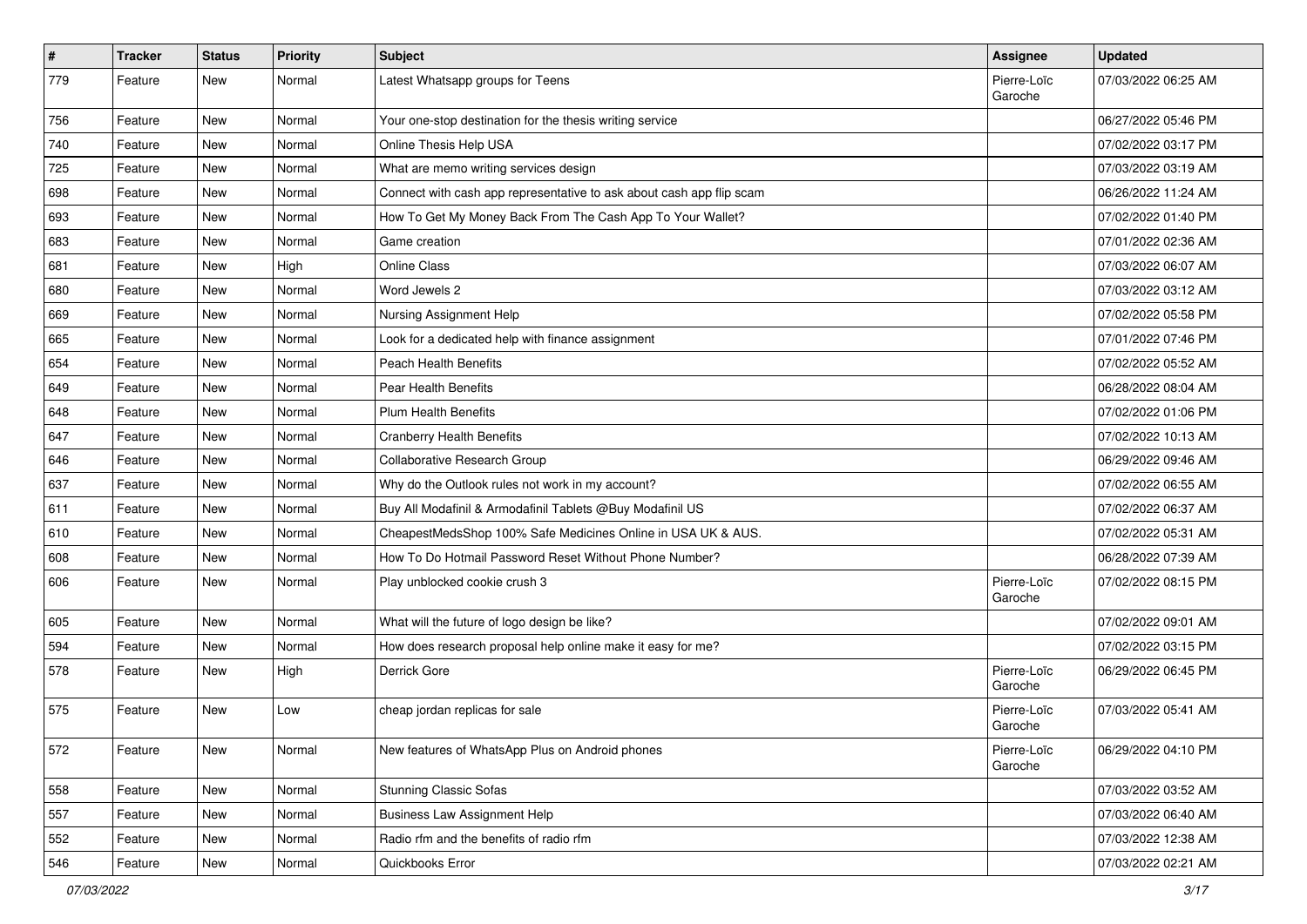| $\vert$ # | <b>Tracker</b> | <b>Status</b> | <b>Priority</b> | <b>Subject</b>                                                            | <b>Assignee</b>        | <b>Updated</b>      |
|-----------|----------------|---------------|-----------------|---------------------------------------------------------------------------|------------------------|---------------------|
| 545       | Feature        | New           | Normal          | Best Canvas Print Company                                                 |                        | 06/30/2022 05:39 PM |
| 543       | Feature        | New           | Normal          | Get tech assistance with customer support on ATT Yahoo email login issue. |                        | 07/01/2022 11:47 PM |
| 527       | Feature        | New           | Normal          | My Teachers                                                               |                        | 07/03/2022 02:50 AM |
| 522       | Feature        | New           | Normal          | Can You Check App Limits, If Cash app won't let me send money?            |                        | 07/02/2022 01:00 AM |
| 521       | Feature        | New           | Normal          | Check out the Cash app Card balance for an overdraft.                     | Pierre-Loïc<br>Garoche | 07/01/2022 06:30 PM |
| 511       | Feature        | New           | Normal          | Fashion                                                                   | Anonymous              | 06/30/2022 09:26 PM |
| 510       | Feature        | <b>New</b>    | Normal          | Fashion                                                                   | Anonymous              | 07/02/2022 09:34 PM |
| 509       | Feature        | <b>New</b>    | Normal          | Fashion                                                                   | Anonymous              | 07/03/2022 04:58 AM |
| 499       | Feature        | <b>New</b>    | Normal          | Discover The Premium Features Of Spotify Mod Apk                          |                        | 07/03/2022 03:57 AM |
| 493       | Feature        | <b>New</b>    | High            | chainsaw dance                                                            |                        | 07/03/2022 12:08 AM |
| 491       | Feature        | New           | Normal          | Automatically download and paste Reddit wallpapers into Windows           |                        | 07/03/2022 03:11 AM |
| 478       | Feature        | <b>New</b>    | Normal          | Is it safe to install third-party WhatsApp GB?                            |                        | 07/03/2022 04:48 AM |
| 476       | Feature        | New           | High            | <b>American Airlines Reservations</b>                                     |                        | 07/02/2022 12:50 PM |
| 281       | Feature        | New           | Normal          | what are the types of Ringtones?                                          | Anonymous              | 07/03/2022 04:26 AM |
| 277       | Feature        | New           | Normal          | Nike Dunks Replica                                                        |                        | 04/01/2022 08:19 AM |
| 276       | Feature        | New           | Normal          | Nike Dunks Replica                                                        |                        | 04/01/2022 08:19 AM |
| 272       | Feature        | New           | Normal          | Fashion                                                                   |                        | 06/27/2022 03:53 PM |
| 271       | Feature        | New           | Normal          | Fashion                                                                   |                        | 07/02/2022 01:43 PM |
| 263       | Feature        | New           | Normal          | Wrecked Car Is Nothing But A Worthless                                    | Pierre-Loïc<br>Garoche | 07/02/2022 11:40 PM |
| 255       | Feature        | New           | Normal          | best doctor for psoriasis                                                 |                        | 07/03/2022 01:06 AM |
| 254       | Feature        | New           | Normal          | best ayurvedic treatment for psoriasis                                    |                        | 04/01/2022 08:13 AM |
| 243       | Feature        | New           | Normal          | Reconstruir la pandilla de la mafia en Gangstar Vegas MOD APK             |                        | 07/03/2022 06:05 AM |
| 242       | Feature        | New           | Normal          | Descripción de Torque Pro MOD APK para Android                            |                        | 07/02/2022 09:29 PM |
| 241       | Feature        | New           | Normal          | How to get a complete solution of Big Ideas Math Answers?                 |                        | 04/01/2022 08:15 AM |
| 240       | Feature        | <b>New</b>    | Normal          | Juego interesante de Dragon Ball Legends MOD APK                          |                        | 07/02/2022 06:27 AM |
| 237       | Feature        | <b>New</b>    | Normal          | HP Printer Assistant Software   Download & Install HP Assistant           |                        | 07/02/2022 08:14 AM |
| 229       | Feature        | <b>New</b>    | Normal          | How To Delete Cash App Account? - Check Out the Steps In Detail           |                        | 06/28/2022 07:06 PM |
| 224       | Feature        | <b>New</b>    | Normal          | Instant Personal Loan                                                     | Pierre-Loïc<br>Garoche | 06/28/2022 04:40 PM |
| 220       | Feature        | New           | Normal          | essay writing services                                                    |                        | 06/26/2022 04:55 PM |
| 216       | Feature        | New           | High            | Barry Keoghan                                                             | Pierre-Loïc<br>Garoche | 07/03/2022 02:06 AM |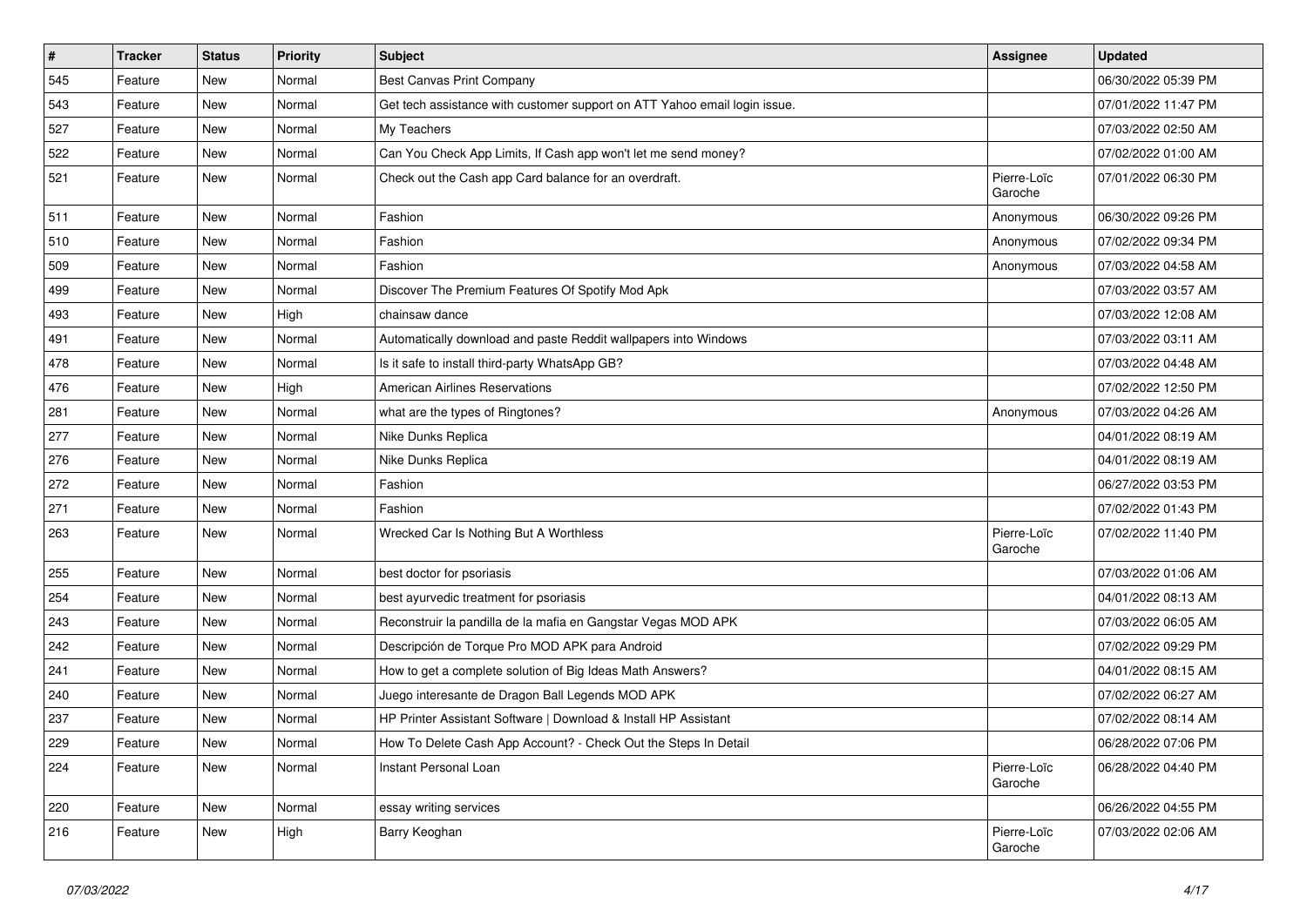| $\sharp$ | <b>Tracker</b> | <b>Status</b> | <b>Priority</b> | <b>Subject</b>                                                               | <b>Assignee</b>        | <b>Updated</b>      |
|----------|----------------|---------------|-----------------|------------------------------------------------------------------------------|------------------------|---------------------|
| 214      | Feature        | New           | Normal          | Five Christmas Apps For Apple Users                                          |                        | 07/02/2022 08:23 PM |
| 212      | Feature        | New           | Normal          | How good is the market for gaming mobile apps at the moment?                 |                        | 05/17/2022 11:09 AM |
| 207      | Feature        | New           | Low             | real estate lead conversion                                                  |                        | 07/02/2022 01:13 PM |
| 204      | Feature        | New           | Normal          | New Car Tyres                                                                |                        | 04/01/2022 08:40 AM |
| 186      | Feature        | New           | Normal          | homoeobazaar                                                                 |                        | 06/28/2022 04:29 PM |
| 180      | Feature        | New           | Normal          | homoeobazaar                                                                 |                        | 07/03/2022 06:30 AM |
| 177      | Feature        | New           | Normal          | HD lace silky straight human hair wig                                        |                        | 04/01/2022 08:41 AM |
| 175      | Feature        | New           | Normal          | All About Cash App Transfer Fail Problems                                    |                        | 07/03/2022 06:29 AM |
| 174      | Feature        | New           | Normal          | Digital Marketing Philadelphia                                               |                        | 07/02/2022 07:15 AM |
| 173      | Feature        | New           | Normal          | private limited company registration                                         |                        | 07/02/2022 04:39 PM |
| 172      | Feature        | New           | Normal          | pgdm colleges in bangalore                                                   |                        | 06/30/2022 09:28 AM |
| 171      | Feature        | New           | Normal          | loan management system                                                       |                        | 07/02/2022 03:16 PM |
| 170      | Feature        | New           | Normal          | top mba colleges in bangalore                                                |                        | 07/02/2022 06:39 AM |
| 151      | Feature        | New           | Normal          | Law Essay Writing Service - Assignments Planet                               |                        | 07/02/2022 06:37 PM |
| 142      | Feature        | <b>New</b>    | Normal          | About ashimary hair                                                          |                        | 07/01/2022 10:53 PM |
| 141      | Feature        | New           | Normal          | Something about jerry curly                                                  |                        | 07/02/2022 10:58 PM |
| 127      | Feature        | New           | Normal          | replica af1                                                                  |                        | 04/01/2022 07:55 AM |
| 126      | Feature        | New           | Normal          | Stussy Air Force 1 replica                                                   |                        | 07/02/2022 08:21 PM |
| 63       | Feature        | New           | Normal          | Skip normalization step in mutation generation if it possible                | Pierre-Loïc<br>Garoche | 07/03/2022 02:50 AM |
| 1137     | <b>Bug</b>     | New           | Normal          | Professional report                                                          |                        | 07/01/2022 05:19 PM |
| 1136     | <b>Bug</b>     | New           | Normal          | Can I Talk To A Live Person At Facebook? Clarify Concerns Effectively        |                        | 07/01/2022 08:10 AM |
| 1135     | Bug            | New           | Normal          | How to word games - 5 letter words                                           |                        | 07/01/2022 05:52 AM |
| 1134     | <b>Bug</b>     | New           | Normal          | Is WhatsApp Aero Worth Downloading?                                          |                        | 07/01/2022 04:03 AM |
| 1133     | <b>Bug</b>     | New           | Normal          | Flagle, what is it?                                                          |                        | 06/30/2022 10:37 AM |
| 1132     | <b>Bug</b>     | New           | Normal          | Registration process on Huobi                                                |                        | 06/30/2022 05:10 AM |
| 1131     | <b>Bug</b>     | New           | Normal          | Calculatrice Forex pour calculer les paramètres de la copie des transactions |                        | 06/29/2022 07:24 PM |
| 1129     | <b>Bug</b>     | New           | Normal          | how to enable direct deposit on cash app?                                    |                        | 06/28/2022 10:44 AM |
| 1128     | <b>Bug</b>     | New           | Normal          | cvjvfbdi                                                                     | Hamza Bourbouh         | 06/27/2022 01:52 PM |
| 1127     | Bug            | New           | Normal          | Is there any support to find Google Feud answers?                            |                        | 06/27/2022 04:27 AM |
| 1126     | <b>Bug</b>     | New           | Normal          | 1PLSD                                                                        |                        | 06/25/2022 09:36 AM |
| 1125     | <b>Bug</b>     | New           | Normal          | What is Wordscapes?                                                          |                        | 06/24/2022 09:05 AM |
| 1124     | <b>Bug</b>     | New           | Normal          | Cookie clicker unblocked                                                     |                        | 06/24/2022 05:14 AM |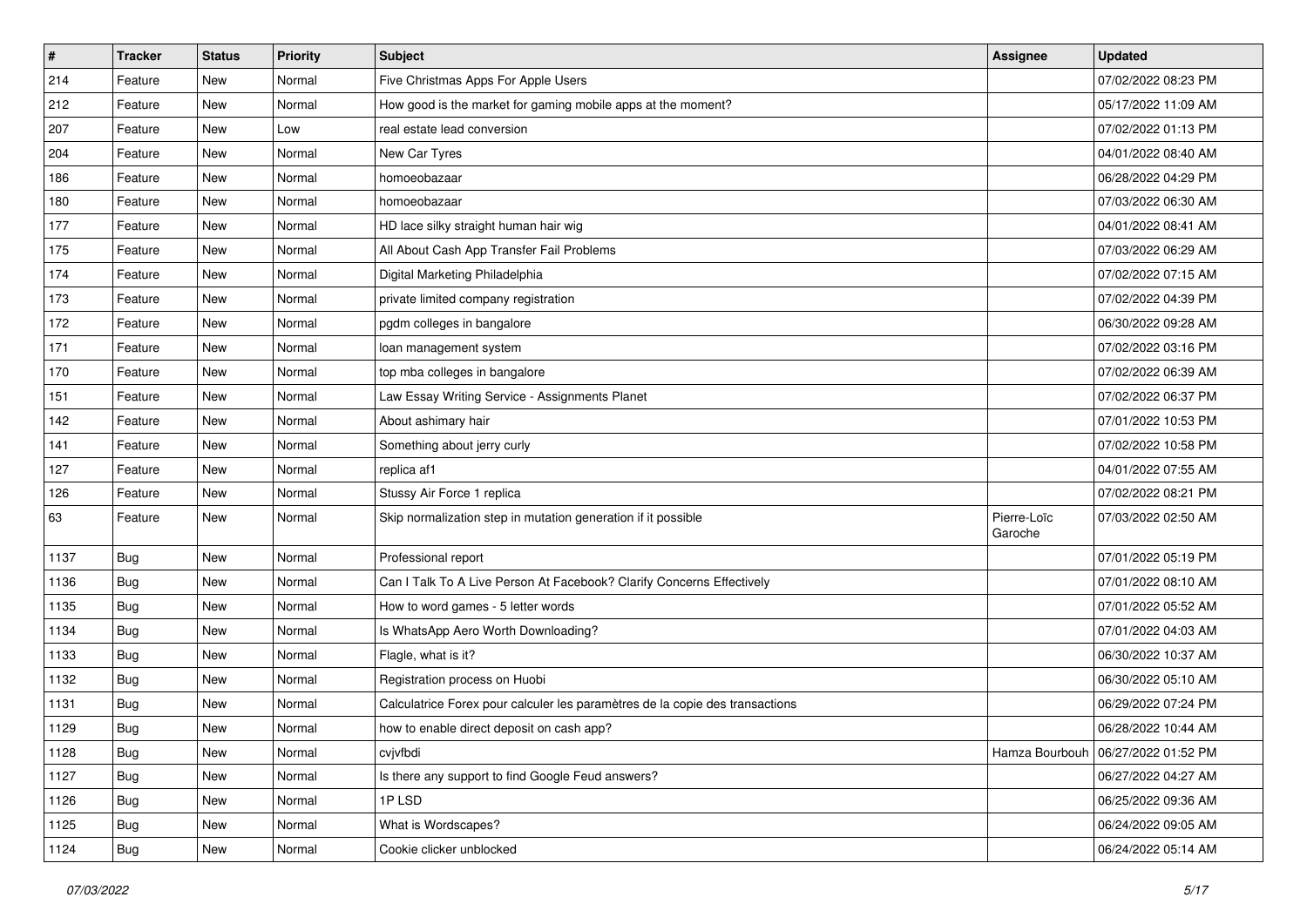| #    | <b>Tracker</b> | <b>Status</b> | <b>Priority</b> | <b>Subject</b>                                                                                                                                           | Assignee               | <b>Updated</b>      |
|------|----------------|---------------|-----------------|----------------------------------------------------------------------------------------------------------------------------------------------------------|------------------------|---------------------|
| 1123 | Bug            | New           | Normal          | Where To Watch FIFA World Cup 2022                                                                                                                       |                        | 06/24/2022 03:51 AM |
| 1122 | Bug            | New           | Normal          | Count the number of words on the Microsoft Word application in the phone                                                                                 |                        | 06/23/2022 04:19 AM |
| 1121 | Bug            | New           | Normal          | LustreC do not run                                                                                                                                       |                        | 06/22/2022 08:43 AM |
| 1120 | <b>Bug</b>     | New           | Normal          | Summary of 5 best coloring apps on phones                                                                                                                |                        | 06/26/2022 11:32 AM |
| 1119 | Bug            | New           | Normal          | <b>Klondike Solitaire</b>                                                                                                                                |                        | 06/27/2022 03:00 PM |
| 1118 | Bug            | New           | Normal          | <b>Gameplay Minecraft</b>                                                                                                                                |                        | 06/27/2022 10:33 AM |
| 1117 | Bug            | New           | Normal          | Equal Words - Word search game for PC and Windows Phone                                                                                                  |                        | 06/29/2022 04:58 AM |
| 1116 | Bug            | New           | Normal          | ipTV smarts pro                                                                                                                                          |                        | 06/29/2022 09:27 AM |
| 1115 | Bug            | New           | Normal          | How to access your saved favorite Tiktok                                                                                                                 |                        | 06/28/2022 03:59 PM |
| 1114 | Bug            | New           | Normal          | To control the car, all you must do is click to go left or right and release the button to go straight.                                                  |                        | 06/29/2022 09:05 AM |
| 1113 | Bug            | New           | Normal          | Press the button to control your car                                                                                                                     |                        | 06/20/2022 12:09 PM |
| 1112 | Bug            | <b>New</b>    | Normal          | What Cash App Policy Says If Random Person Sent Me Money On Cash App?                                                                                    |                        | 06/27/2022 02:39 AM |
| 1111 | Bug            | <b>New</b>    | Normal          | LOLBeans is a fun battle royale game where you race with other players while avoiding obstacles. Reach the<br>end of the course in competitive gameplay! |                        | 07/01/2022 05:08 AM |
| 1110 | <b>Bug</b>     | <b>New</b>    | Normal          | Six Guns Mod Apk Answers Your Questions                                                                                                                  | Pierre-Loïc<br>Garoche | 06/28/2022 06:26 PM |
| 1108 | Bug            | New           | Normal          | Six Guns Mod Apk Answers Your Questions                                                                                                                  |                        | 06/26/2022 06:26 PM |
| 1106 | Bug            | <b>New</b>    | Normal          | How Do I Get Cash App ++ Without Confronting Any Technical Glitches?                                                                                     |                        | 06/25/2022 09:53 PM |
| 1105 | <b>Bug</b>     | <b>New</b>    | High            | What is Mahjong online?                                                                                                                                  |                        | 06/28/2022 03:47 AM |
| 1104 | Bug            | New           | Normal          | Idle game fix bug                                                                                                                                        |                        | 06/26/2022 06:52 PM |
| 1103 | Bug            | <b>New</b>    | Normal          | Idle game fix bug                                                                                                                                        |                        | 06/25/2022 09:08 PM |
| 1102 | Bug            | <b>New</b>    | Normal          | Charlottesville Travel Guide?                                                                                                                            |                        | 06/26/2022 07:44 AM |
| 1101 | Bug            | <b>New</b>    | Normal          | How to Delete Cash App History at once?                                                                                                                  |                        | 06/27/2022 01:33 PM |
| 1098 | Bug            | New           | Normal          | Life of a Fisherman                                                                                                                                      |                        | 06/26/2022 05:16 PM |
| 1097 | <b>Bug</b>     | New           | Normal          | Race and experience new life.                                                                                                                            |                        | 06/26/2022 04:22 PM |
| 1096 | Bug            | New           | Normal          | Race and experience new life.                                                                                                                            |                        | 06/26/2022 06:07 PM |
| 1094 | <b>Bug</b>     | New           | Normal          | What time does direct deposit hit Cash App?                                                                                                              |                        | 06/14/2022 03:27 PM |
| 1093 | Bug            | New           | Normal          | Uniswap Exchange                                                                                                                                         | Christophe<br>Garion   | 06/14/2022 11:55 AM |
| 1092 | <b>Bug</b>     | New           | Normal          | Ellison Estate Vineyard                                                                                                                                  |                        | 06/20/2022 12:03 PM |
| 1091 | Bug            | New           | Normal          | Find family fun indoors and outdoors in the Jungfrau Region                                                                                              |                        | 06/14/2022 09:33 AM |
| 1090 | Bug            | New           | Normal          | Pay Someone To Do My Assignment                                                                                                                          |                        | 06/11/2022 03:15 PM |
| 1089 | Bug            | New           | Normal          | Pay Someone To Do My Assignment                                                                                                                          |                        | 06/15/2022 04:44 AM |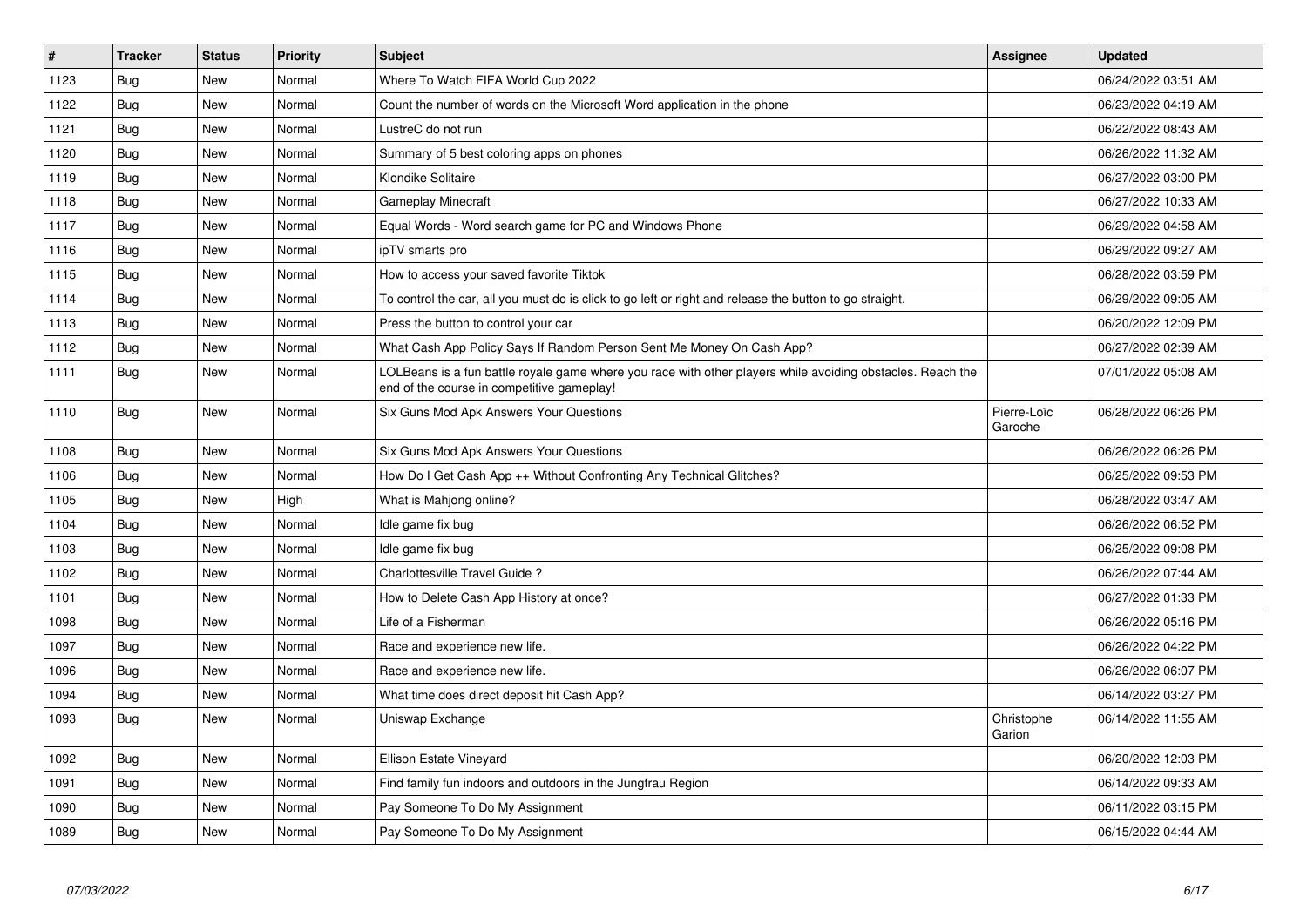| $\vert$ # | <b>Tracker</b> | <b>Status</b> | <b>Priority</b> | Subject                                                     | Assignee               | <b>Updated</b>      |
|-----------|----------------|---------------|-----------------|-------------------------------------------------------------|------------------------|---------------------|
| 1088      | <b>Bug</b>     | New           | Normal          | Health And Fitness Tips 2022                                | Pierre-Loïc<br>Garoche | 06/20/2022 06:42 AM |
| 1087      | <b>Bug</b>     | New           | Normal          | How do new writers start out?                               |                        | 06/29/2022 10:43 AM |
| 1086      | <b>Bug</b>     | New           | Immediate       | <b>Composite Engineer</b>                                   | Pierre-Loïc<br>Garoche | 06/10/2022 09:26 AM |
| 1084      | <b>Bug</b>     | <b>New</b>    | Normal          | <b>Trippie Redd</b>                                         |                        | 06/11/2022 09:05 AM |
| 1083      | <b>Bug</b>     | <b>New</b>    | Normal          | coin base review                                            |                        | 06/11/2022 09:13 AM |
| 1082      | <b>Bug</b>     | New           | Normal          | Reset chime bank password without phone number              |                        | 06/15/2022 11:56 AM |
| 1080      | <b>Bug</b>     | <b>New</b>    | Normal          | How to use Math Wallet   Nexo wallet   CoinTiger Exchange   |                        | 06/15/2022 11:56 AM |
| 1079      | Bug            | New           | Normal          | How to get cheap psychology assignment?                     |                        | 06/15/2022 06:00 AM |
| 1078      | <b>Bug</b>     | New           | Normal          | What Bank Is Cash App On Plaid? Find Clarity And Assistance |                        | 06/15/2022 11:56 AM |
| 1077      | <b>Bug</b>     | <b>New</b>    | Normal          | Les excellentes façons d'utiliser ces images                |                        | 07/02/2022 03:37 AM |
| 1076      | <b>Bug</b>     | <b>New</b>    | Normal          | DedicatedHosting4u                                          |                        | 06/11/2022 09:15 AM |
| 1074      | <b>Bug</b>     | New           | Normal          | Dissertation writing help at economical rates!              | Christophe<br>Garion   | 06/06/2022 04:48 PM |
| 1073      | <b>Bug</b>     | New           | Normal          | Cricut Design Space                                         |                        | 07/01/2022 06:20 AM |
| 1072      | <b>Bug</b>     | New           | Normal          | ij.start canon                                              |                        | 06/21/2022 06:56 PM |
| 1071      | Bug            | <b>New</b>    | Normal          | Cinema HD Review - Cinemahdv2.net                           |                        | 06/21/2022 06:54 PM |
| 1069      | <b>Bug</b>     | New           | Normal          | how to get cash app support phone number 24*7 available     |                        | 06/29/2022 05:37 PM |
| 1068      | <b>Bug</b>     | <b>New</b>    | Normal          | 123.hp.com/laserjet                                         |                        | 05/31/2022 12:22 PM |
| 1067      | <b>Bug</b>     | New           | Normal          | Cricut.com/setup                                            |                        | 05/31/2022 12:19 PM |
| 1065      | <b>Bug</b>     | New           | Normal          | The top foreign language training game in 2022              |                        | 06/07/2022 04:05 AM |
| 1064      | <b>Bug</b>     | New           | Normal          | How to delete Cash App history?                             | Pierre-Loïc<br>Garoche | 06/11/2022 10:29 AM |
| 1063      | <b>Bug</b>     | New           | Normal          | 123.hp.com/laserjet                                         |                        | 05/28/2022 12:27 PM |
| 1062      | <b>Bug</b>     | <b>New</b>    | Normal          | Cricut.com/setup                                            |                        | 05/28/2022 12:26 PM |
| 1061      | <b>Bug</b>     | New           | Normal          | Cricut.com/setup                                            |                        | 05/28/2022 12:24 PM |
| 1060      | <b>Bug</b>     | New           | Normal          | How to Use Panda Helper to Speed Up Your iOS                |                        | 05/28/2022 09:12 AM |
| 1059      | <b>Bug</b>     | New           | Normal          | 123.hp.com/laserjet                                         |                        | 05/28/2022 08:29 AM |
| 1058      | <b>Bug</b>     | New           | Normal          | Cricut.com/setup                                            |                        | 05/28/2022 08:28 AM |
| 1057      | <b>Bug</b>     | New           | Normal          | <b>CCPlay Education Edition APK</b>                         |                        | 06/07/2022 04:07 AM |
| 1055      | Bug            | New           | Normal          | seo apk                                                     | Pierre-Loïc<br>Garoche | 05/27/2022 06:23 AM |
| 1054      | <b>Bug</b>     | New           | Normal          | Apkmodule                                                   | Pierre-Loïc<br>Garoche | 05/26/2022 03:37 PM |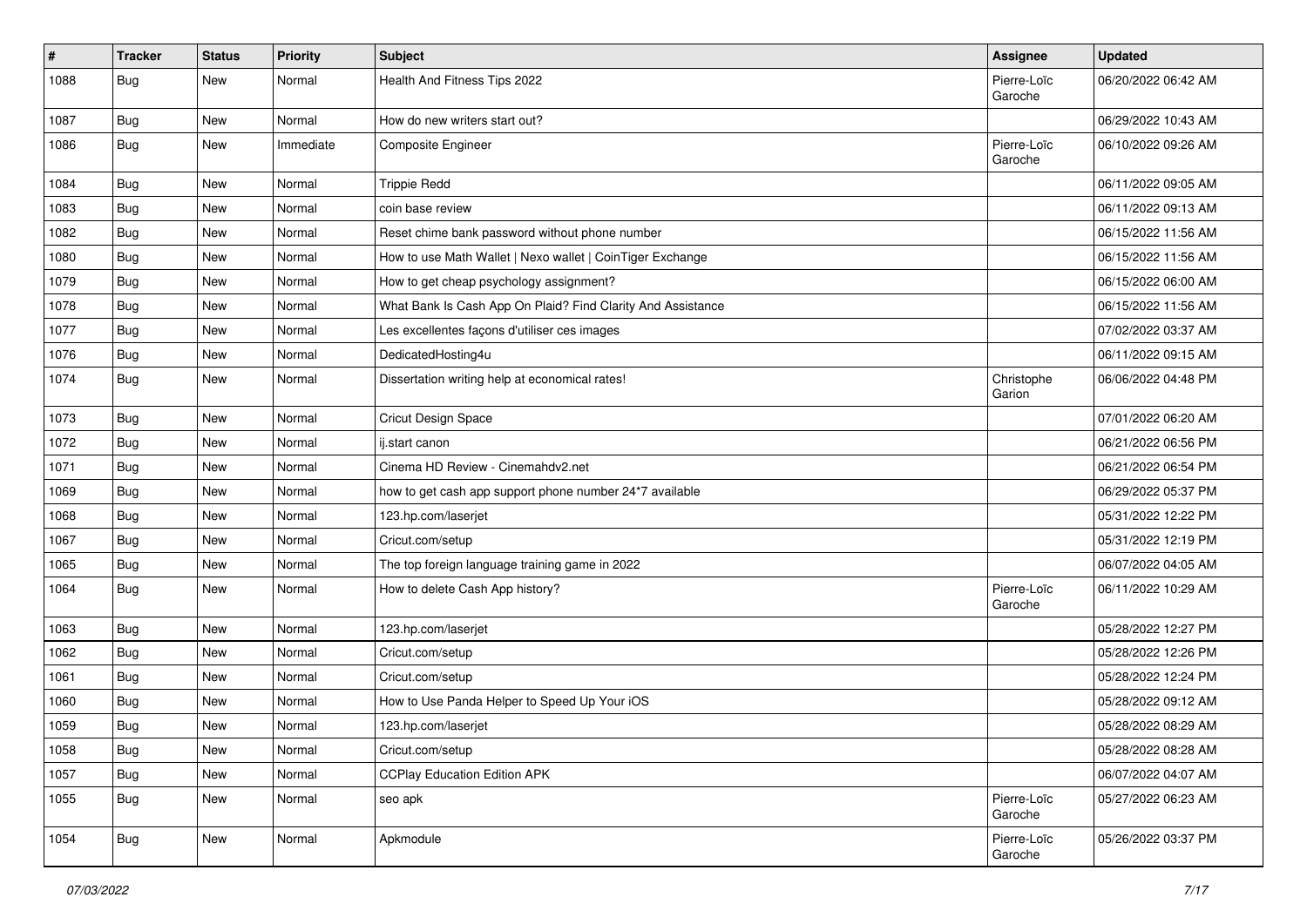| #    | <b>Tracker</b> | <b>Status</b> | <b>Priority</b> | Subject                                                                  | <b>Assignee</b>        | <b>Updated</b>      |
|------|----------------|---------------|-----------------|--------------------------------------------------------------------------|------------------------|---------------------|
| 1053 | Bug            | New           | Normal          | Game Geometry Dash                                                       |                        | 05/26/2022 11:30 AM |
| 1052 | Bug            | <b>New</b>    | Normal          | Build Now GG is a new battle royale game.                                |                        | 05/26/2022 04:24 AM |
| 1051 | <b>Bug</b>     | New           | Normal          | Dental Supplies USA                                                      |                        | 06/11/2022 09:20 PM |
| 1048 | Bug            | New           | Normal          | So zeigen Sie ein Instagram-Profilbild an und vergrößern es              |                        | 05/25/2022 06:56 AM |
| 1047 | Bug            | New           | Normal          | Opensea                                                                  | Corentin<br>Lauverjat  | 05/24/2022 02:32 PM |
| 1046 | Bug            | New           | Normal          | 123.hp.com/laserjet                                                      |                        | 05/24/2022 10:46 AM |
| 1045 | Bug            | New           | Normal          | Cricut.com/setup                                                         |                        | 05/24/2022 10:45 AM |
| 1044 | <b>Bug</b>     | New           | Normal          | Can I Disapprove If Random Person Sent Me Money On Cash App?             |                        | 05/26/2022 03:51 PM |
| 1043 | Bug            | New           | Normal          | What Is The Right Way To Troubleshoot Cash App Transfer Failed Problems? |                        | 05/25/2022 01:16 PM |
| 1042 | <b>Bug</b>     | New           | Normal          | How to set up direct deposit on cash app?                                |                        | 05/25/2022 01:17 PM |
| 1041 | <b>Bug</b>     | New           | Normal          | Count words in Word on the computer                                      |                        | 05/27/2022 02:16 PM |
| 1040 | Bug            | New           | Normal          | thabet                                                                   |                        | 05/19/2022 08:05 PM |
| 1039 | <b>Bug</b>     | New           | Normal          | How to Get Tickmill Bonuses for Free                                     |                        | 05/26/2022 05:43 PM |
| 1038 | Bug            | New           | Normal          | How to Fix Canon Printer Offline ISsue                                   | Pierre-Loïc<br>Garoche | 05/27/2022 05:25 AM |
| 1036 | Bug            | New           | Normal          | <b>VPS Material</b>                                                      |                        | 05/18/2022 09:34 PM |
| 1035 | Bug            | New           | Normal          | how to relieve spam score                                                | Pierre-Loïc<br>Garoche | 05/18/2022 11:39 AM |
| 1034 | Bug            | New           | Normal          | Download Teaching Feeling For Android                                    |                        | 05/20/2022 09:25 AM |
| 1033 | Bug            | New           | Normal          | The best slope 2 online games to play right now                          |                        | 05/17/2022 10:55 AM |
| 1032 | <b>Bug</b>     | New           | Normal          | How To Play The Wordle Game                                              |                        | 05/17/2022 10:37 AM |
| 1031 | Bug            | New           | Normal          | <b>IAFT Traders Union</b>                                                |                        | 05/16/2022 03:14 PM |
| 1030 | <b>Bug</b>     | New           | Normal          | <b>IAFT Traders Union</b>                                                |                        | 05/16/2022 03:13 PM |
| 1029 | <b>Bug</b>     | New           | Normal          | 5 Reasons Why People Love Coloring Pages?                                |                        | 05/16/2022 11:53 AM |
| 1028 | <b>Bug</b>     | New           | Normal          | The Best Free Online Game to Play with Friends                           |                        | 05/16/2022 05:00 AM |
| 1027 | Bug            | New           | Normal          | Word hurdle: Viral and Fun Online Game                                   |                        | 06/25/2022 06:13 PM |
| 1026 | <b>Bug</b>     | New           | Normal          | New Puzzle Game for All Age - Dordle                                     |                        | 06/25/2022 06:17 PM |
| 1025 | Bug            | New           | Normal          | how to change the logo in wordpress                                      |                        | 06/25/2022 06:20 PM |
| 1024 | <b>Bug</b>     | New           | Normal          | How to choose the right broker                                           |                        | 06/25/2022 06:23 PM |
| 1023 | Bug            | New           | Normal          | Questions That Are Typically Asked About Trap The Cat                    |                        | 05/14/2022 03:51 AM |
| 1022 | <b>Bug</b>     | New           | Normal          | 123.hp.com/laserjet                                                      |                        | 05/13/2022 01:25 PM |
| 1021 | <b>Bug</b>     | New           | Normal          | Cricut.com/setup                                                         |                        | 05/26/2022 12:21 AM |
| 1020 | <b>Bug</b>     | New           | Normal          | Cricut.com/setup                                                         |                        | 05/13/2022 11:14 AM |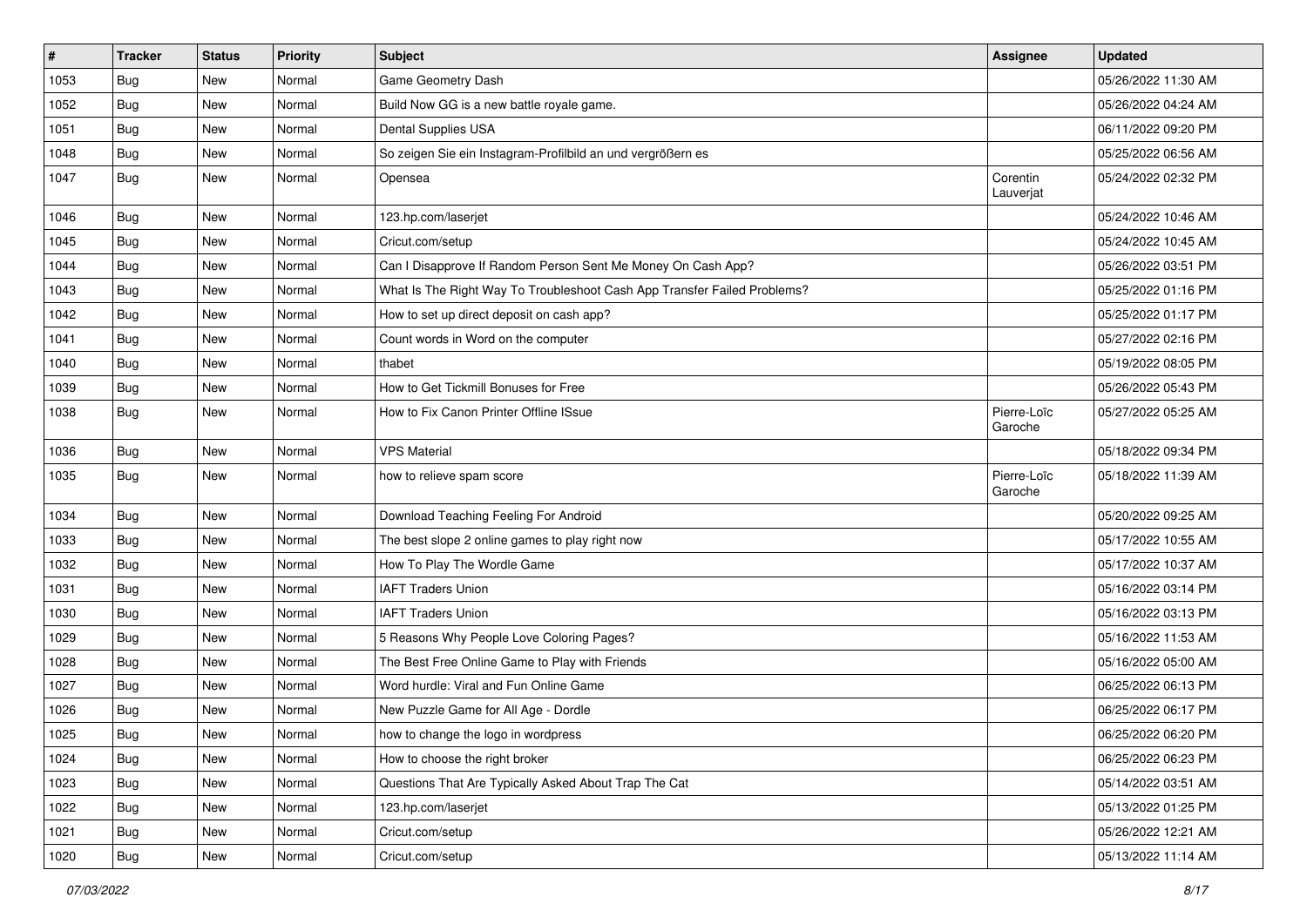| $\pmb{\#}$ | <b>Tracker</b> | <b>Status</b> | <b>Priority</b> | <b>Subject</b>                                                               | Assignee               | <b>Updated</b>      |
|------------|----------------|---------------|-----------------|------------------------------------------------------------------------------|------------------------|---------------------|
| 1019       | Bug            | <b>New</b>    | Normal          | Cricut.com/setup                                                             |                        | 05/13/2022 11:13 AM |
| 1018       | Bug            | <b>New</b>    | Normal          | So erhalten Sie ein kostenloses Hörbuch                                      |                        | 07/02/2022 09:21 PM |
| 1016       | <b>Bug</b>     | <b>New</b>    | Normal          | Klondike Solitaire                                                           |                        | 05/12/2022 09:03 AM |
| 1015       | Bug            | New           | Normal          | Is it possible to send books for free?                                       |                        | 05/11/2022 04:05 PM |
| 1014       | <b>Bug</b>     | New           | Normal          | how to get chime routing and account number ? chime routing number florida   |                        | 05/11/2022 12:42 PM |
| 1013       | <b>Bug</b>     | <b>New</b>    | Normal          | ij.start canon                                                               |                        | 05/11/2022 11:31 AM |
| 1012       | Bug            | New           | Normal          | Cricut.com/setup                                                             |                        | 05/11/2022 11:30 AM |
| 1011       | Bug            | <b>New</b>    | Normal          | Summary of 10 best coloring apps on phones                                   |                        | 05/11/2022 10:58 AM |
| 1010       | Bug            | New           | Normal          | what are the requirements to borrow money from cash app? cash app borrow app | Pierre-Loïc<br>Garoche | 05/11/2022 09:29 AM |
| 1009       | Bug            | New           | Normal          | How to change routing number on Cash App?                                    |                        | 05/11/2022 07:13 AM |
| 1008       | Bug            | <b>New</b>    | Normal          | Who was the first black woman to anchor a newscast?                          |                        | 05/10/2022 03:13 PM |
| 1007       | Bug            | <b>New</b>    | Normal          | "ij.start canon                                                              |                        | 05/18/2022 10:40 AM |
| 1006       | <b>Bug</b>     | New           | Normal          | Cricut.com/setup                                                             |                        | 05/10/2022 01:22 PM |
| 1005       | <b>Bug</b>     | New           | High            | Nursing Assignment Help in UK                                                |                        | 05/13/2022 05:33 PM |
| 1004       | Bug            | <b>New</b>    | Normal          | you get to pinch and drag a man with a very flexible face                    |                        | 05/10/2022 10:59 AM |
| 1003       | <b>Bug</b>     | New           | Normal          | Drift F1 is a drifting car game inspired by F1's tracks.                     | Pierre-Loïc<br>Garoche | 05/10/2022 10:52 AM |
| 1002       | <b>Bug</b>     | New           | Normal          | Chemistry Assignment Help                                                    |                        | 06/04/2022 09:58 AM |
| 1001       | Bug            | New           | Normal          | Venmo Keep Saying Error?                                                     |                        | 06/27/2022 02:20 AM |
| 1000       | Bug            | New           | Normal          | Super easy way to zoom photos and upload to Instagram                        | Christophe<br>Garion   | 06/28/2022 06:14 PM |
| 999        | <b>Bug</b>     | <b>New</b>    | Normal          | Is there a way to find Google Feud answers?                                  |                        | 06/28/2022 01:27 AM |
| 998        | <b>Bug</b>     | New           | Normal          | Is It Hard to Solve Wordle An                                                |                        | 06/27/2022 12:24 AM |
| 997        | <b>Bug</b>     | New           | Normal          | 123.hp.com/laserjet                                                          |                        | 06/28/2022 09:48 AM |
| 996        | <b>Bug</b>     | New           | Normal          | Cricut.com/setup                                                             |                        | 06/27/2022 07:12 AM |
| 993        | Bug            | New           | Normal          | IO Games Free Online                                                         |                        | 06/26/2022 09:41 AM |
| 992        | <b>Bug</b>     | New           | Normal          | So vergrößern Sie Ihr Instagram-Profilbild                                   |                        | 06/26/2022 11:29 PM |
| 991        | Bug            | <b>New</b>    | Normal          | <b>MDMA MOLLY</b>                                                            |                        | 05/03/2022 12:03 AM |
| 990        | Bug            | <b>New</b>    | Normal          | Mushrooms                                                                    |                        | 06/26/2022 05:41 AM |
| 989        | <b>Bug</b>     | New           | Normal          | Barewoods Wax Cigar                                                          |                        | 06/26/2022 09:19 AM |
| 988        | <b>Bug</b>     | <b>New</b>    | Normal          | <b>Medicinal Mushrooms</b>                                                   |                        | 06/27/2022 09:33 AM |
| 987        | Bug            | <b>New</b>    | Normal          | <b>Medicinal Mushrooms</b>                                                   |                        | 06/27/2022 07:13 PM |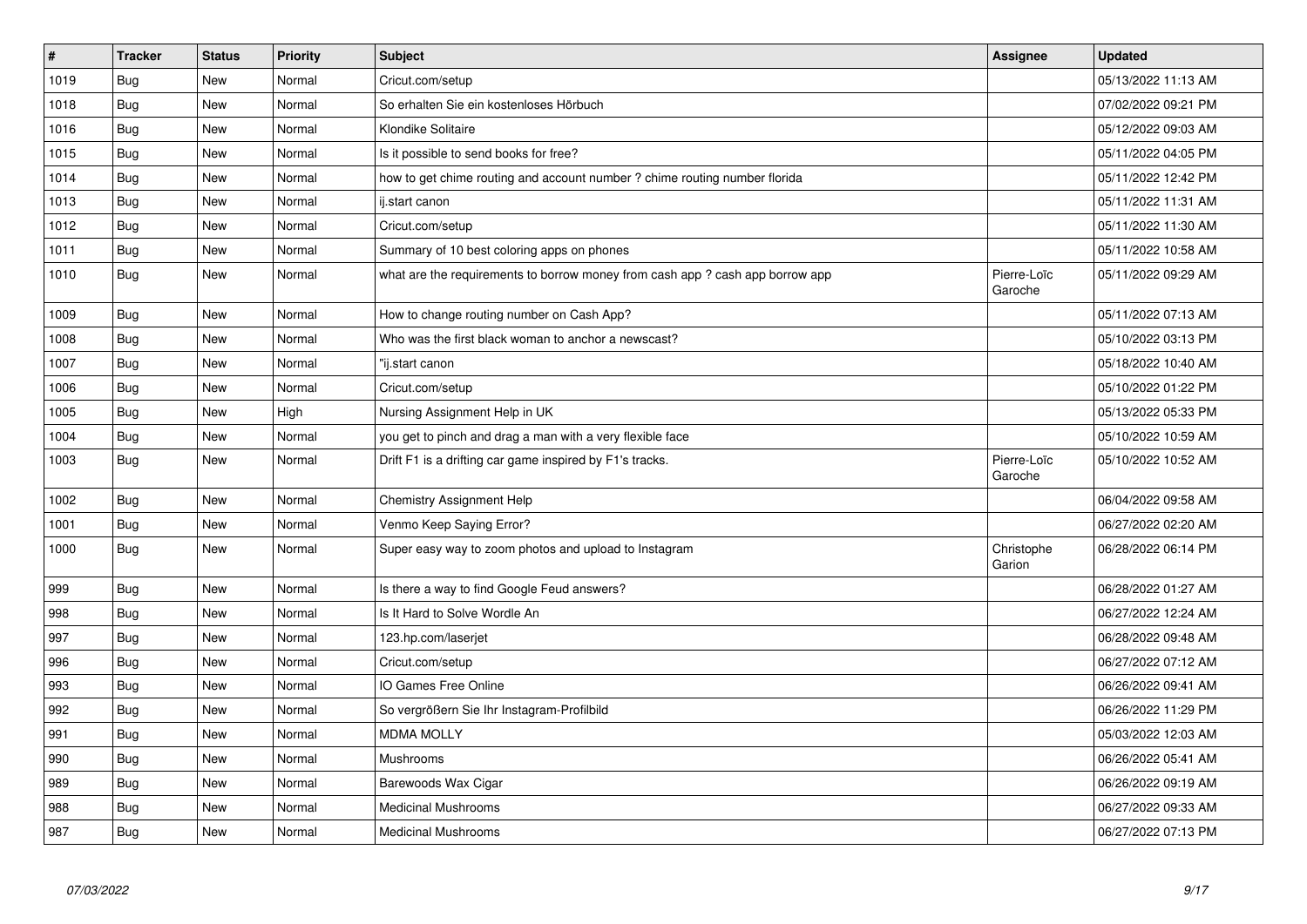| $\vert$ # | <b>Tracker</b> | <b>Status</b> | <b>Priority</b> | Subject                                                                                | <b>Assignee</b>      | <b>Updated</b>      |
|-----------|----------------|---------------|-----------------|----------------------------------------------------------------------------------------|----------------------|---------------------|
| 986       | <b>Bug</b>     | New           | Normal          | dbhdsvbhdf                                                                             | Christophe<br>Garion | 06/27/2022 04:12 PM |
| 985       | Bug            | New           | Normal          | Find out the vitality of Facebook Phone Number:                                        |                      | 06/27/2022 05:39 AM |
| 984       | Bug            | New           | Normal          | How to disable, permanently delete Twitter account on phone, PC                        |                      | 06/26/2022 08:28 AM |
| 983       | Bug            | New           | Normal          | Finding issue in tekken 3 game?                                                        |                      | 06/28/2022 03:26 AM |
| 982       | <b>Bug</b>     | New           | Normal          | Five sites that let you download free scenarios for your iPhone                        |                      | 05/07/2022 09:34 PM |
| 981       | Bug            | New           | Normal          | VidMate Mod APK                                                                        |                      | 06/28/2022 11:24 AM |
| 980       | Bug            | New           | Normal          | Free Gas Cards for the Unemployed                                                      |                      | 06/28/2022 02:54 PM |
| 979       | Bug            | New           | Normal          | Free Gas Cards for the Unemployed                                                      |                      | 06/25/2022 09:02 PM |
| 978       | Bug            | New           | Normal          | Delamore Lodge is a place to stay.                                                     |                      | 06/27/2022 04:57 AM |
| 977       | Bug            | New           | Normal          | Fans of the Old Country will like this book.                                           |                      | 06/26/2022 05:54 AM |
| 976       | <b>Bug</b>     | New           | Normal          | How to delete the cash app account history right now?                                  | Hamza Bourbouh       | 06/28/2022 11:22 AM |
| 975       | Bug            | New           | Normal          | Payback 2 Mod APK                                                                      |                      | 05/05/2022 10:56 AM |
| 974       | <b>Bug</b>     | New           | Normal          | Watch NCAA Football Live Streaming Free                                                |                      | 06/26/2022 05:33 PM |
| 972       | <b>Bug</b>     | New           | Normal          | How To Borrow Money From The Cash App? Get To Know About The Same                      |                      | 04/25/2022 07:30 AM |
| 971       | <b>Bug</b>     | New           | Normal          | How Do I Check Balance On Cash App Card With Optimum Ease?                             |                      | 06/27/2022 08:16 PM |
| 970       | <b>Bug</b>     | New           | Normal          | The Amount Of Time Does Cash App Direct Deposit Time Take?                             |                      | 06/26/2022 07:32 PM |
| 969       | Bug            | New           | Normal          | Watch NCAA Football Live Match Free                                                    |                      | 06/28/2022 01:31 PM |
| 966       | <b>Bug</b>     | New           | Normal          | How to Download the Filmes                                                             |                      | 06/27/2022 03:25 AM |
| 965       | Bug            | New           | Normal          | Go with cash app customer service to know where I can load my cash app card            |                      | 06/28/2022 04:30 AM |
| 964       | Bug            | New           | Normal          | Can I Fix Cash App Transfer Failed Issues By Adding Sufficient Funds?                  |                      | 06/26/2022 07:21 AM |
| 962       | <b>Bug</b>     | New           | Normal          | Kostenlose Hörbücher                                                                   |                      | 06/26/2022 10:45 PM |
| 961       | Bug            | New           | Normal          | TeaTv is an Android                                                                    |                      | 06/26/2022 02:02 PM |
| 959       | <b>Bug</b>     | New           | Normal          | Get connected with cash app team-How to get money off cash app at walmart without card |                      | 06/27/2022 08:52 AM |
| 958       | Bug            | New           | Normal          | Avail Cash app support service to know Sutton bank cash app number                     |                      | 06/26/2022 08:46 AM |
| 957       | <b>Bug</b>     | New           | Normal          | From Where I Can Get Cheap Writing Services?                                           |                      | 04/20/2022 05:06 AM |
| 956       | Bug            | New           | Normal          | FNF Free Mods Online                                                                   |                      | 06/25/2022 09:59 PM |
| 955       | <b>Bug</b>     | New           | Normal          | How Long Does Verification Take On Cash App If You Apply For The Verification?         | Christophe<br>Garion | 06/25/2022 10:50 PM |
| 954       | Bug            | New           | Normal          | AZ Screen Recorder Mod                                                                 |                      | 06/25/2022 11:24 PM |
| 953       | <b>Bug</b>     | New           | Normal          | Manga Dogs - Read Your Favorite Comics on Your Smartphone                              |                      | 06/27/2022 03:53 PM |
| 952       | Bug            | New           | Normal          | Canon IJ Network Tool                                                                  |                      | 06/26/2022 10:35 AM |
| 951       | Bug            | New           | Normal          | Canon.com/ijsetup                                                                      |                      | 06/27/2022 07:56 PM |
| 950       | <b>Bug</b>     | New           | Normal          | ij.start canon                                                                         |                      | 06/26/2022 04:35 AM |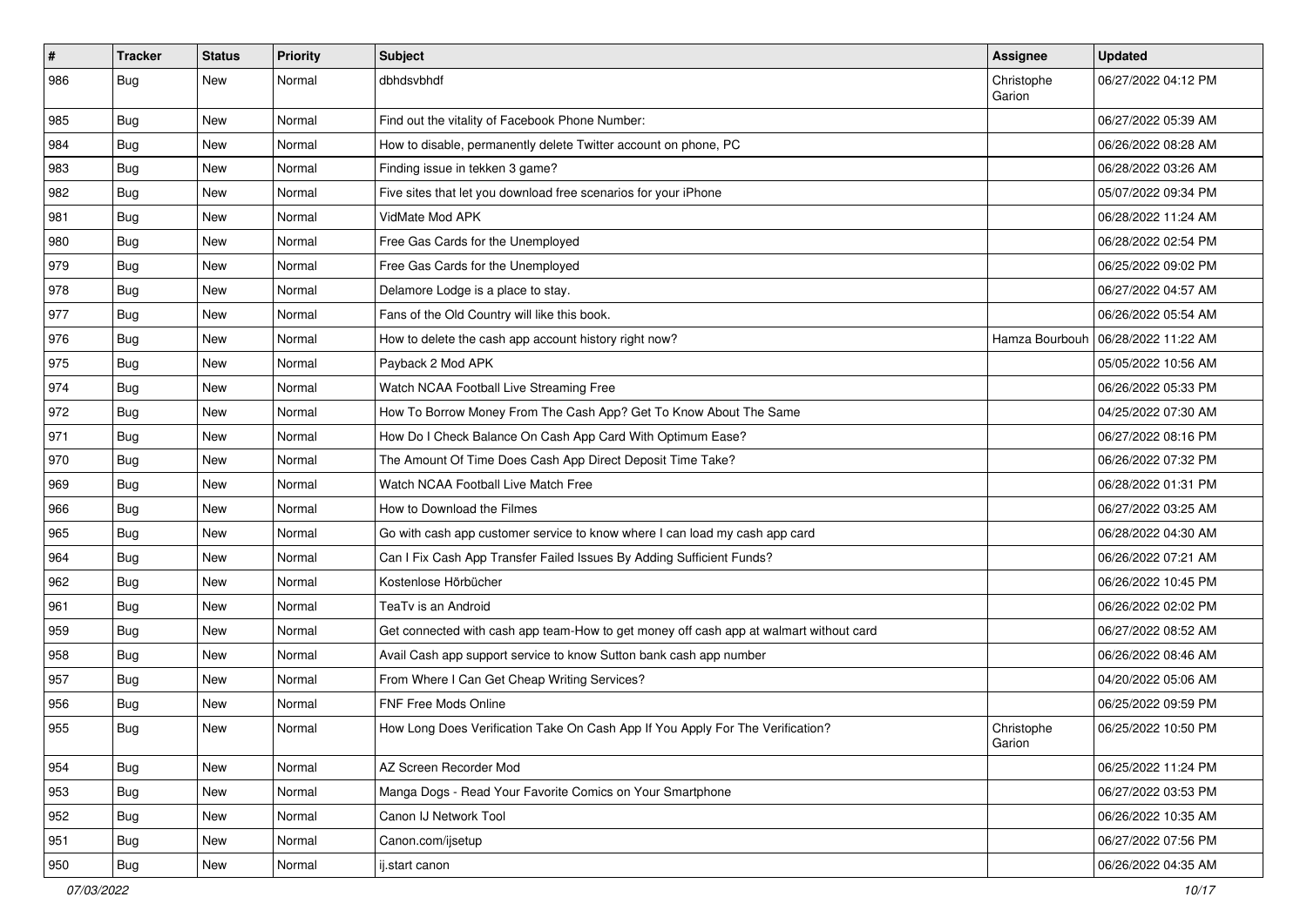| #             | <b>Tracker</b> | <b>Status</b> | <b>Priority</b> | <b>Subject</b>                                                                   | <b>Assignee</b>        | <b>Updated</b>      |
|---------------|----------------|---------------|-----------------|----------------------------------------------------------------------------------|------------------------|---------------------|
| 949           | <b>Bug</b>     | New           | Normal          | <b>Educational Games</b>                                                         |                        | 06/15/2022 09:11 PM |
| 948           | <b>Bug</b>     | <b>New</b>    | Normal          | Canon IJ Network Tool                                                            |                        | 06/27/2022 09:30 PM |
| 947           | Bug            | New           | Normal          | is Disney Now and Disney Plus different?                                         |                        | 04/14/2022 09:53 AM |
| 946           | <b>Bug</b>     | New           | Normal          | What is Plex and Is Plex Legal?                                                  |                        | 06/26/2022 05:23 AM |
| 945           | <b>Bug</b>     | <b>New</b>    | Normal          | TikTok 18 Mod Apk For Your Android                                               |                        | 04/13/2022 09:32 AM |
| 943           | Bug            | New           | Normal          | ii.start canon                                                                   |                        | 04/13/2022 08:52 AM |
| 942           | Bug            | New           | Normal          | Canon IJ Network Tool                                                            |                        | 04/13/2022 08:45 AM |
| 941           | <b>Bug</b>     | New           | Normal          | is Disney Now and Disney Plus different?                                         |                        | 06/26/2022 12:10 PM |
| 940           | Bug            | New           | Normal          | What is Plex and Is Plex Legal?                                                  |                        | 06/26/2022 04:50 PM |
| 939           | <b>Bug</b>     | New           | Normal          | Ability to change sound notifications                                            | Christophe<br>Garion   | 06/27/2022 11:29 PM |
| 938           | <b>Bug</b>     | New           | Normal          | Would you like to have your own ringtone                                         | Christophe<br>Garion   | 06/26/2022 09:54 PM |
| 936           | <b>Bug</b>     | New           | Normal          | Avantages de l'extension AliTools pour faire du shopping sur Aliexpress          | Pierre-Loïc<br>Garoche | 04/12/2022 11:35 AM |
| 935           | Bug            | <b>New</b>    | Normal          | MovieBox Pro Apk - Watch Movies and TV Shows on Your Android Phone               |                        | 06/26/2022 04:11 AM |
| 934           | Bug            | New           | Normal          | MovieBox Pro Apk - Watch Movies and TV Shows on Your Android Phone               |                        | 05/10/2022 11:01 AM |
| 933           | Bug            | New           | Normal          | How Can I Watch Movies on My Mobile Phone                                        |                        | 06/24/2022 12:55 AM |
| 932           | <b>Bug</b>     | New           | Normal          | The best epic, long-playing PC games will consume days of your life.             |                        | 05/15/2022 07:44 PM |
| 930           | <b>Bug</b>     | New           | Normal          | The best free games online                                                       |                        | 04/12/2022 09:05 AM |
| 929           | Bug            | <b>New</b>    | Normal          | Canon IJ Network Tool                                                            |                        | 04/12/2022 08:32 AM |
| 928           | <b>Bug</b>     | New           | Normal          | How Does Sutton Bank Cash App Customer Service Help In Answering Your Questions? |                        | 04/12/2022 11:36 AM |
| 926           | <b>Bug</b>     | New           | Normal          | tavor 7                                                                          |                        | 06/22/2022 05:08 PM |
| 925           | Bug            | New           | Normal          | tavor 7                                                                          |                        | 06/15/2022 03:45 AM |
| 924           | <b>Bug</b>     | New           | Normal          | buy tec 9                                                                        |                        | 04/11/2022 02:54 PM |
| 923           | Bug            | <b>New</b>    | Normal          | frenchies for sale                                                               |                        | 04/11/2022 02:35 PM |
| 922           | <b>Bug</b>     | New           | Normal          | Why Is The Need For Assignment Writing Services?                                 |                        | 07/03/2022 04:49 AM |
| 921           | <b>Bug</b>     | New           | Normal          | Canon IJ Network Tool                                                            |                        | 04/11/2022 09:00 AM |
| $ 920\rangle$ | Bug            | New           | Normal          | Where I Can Get Essay Writing Services?                                          |                        | 04/11/2022 08:35 AM |
| 918           | <b>Bug</b>     | New           | Normal          | Antivirus for IOS                                                                |                        | 06/16/2022 10:36 PM |
| $ 917\rangle$ | <b>Bug</b>     | <b>New</b>    | Normal          | Random Person Sent Me Money on Cash App-find solution?                           |                        | 04/09/2022 12:32 PM |
| 916           | Bug            | New           | Normal          | How long does it take to write a book?                                           |                        | 04/07/2022 12:15 PM |
| 915           | Bug            | New           | Normal          | Finance dissertation writing                                                     |                        | 04/07/2022 09:22 AM |
| 914           | <b>Bug</b>     | New           | Normal          | Wordle: how to play fashion games for free?                                      |                        | 04/07/2022 08:30 AM |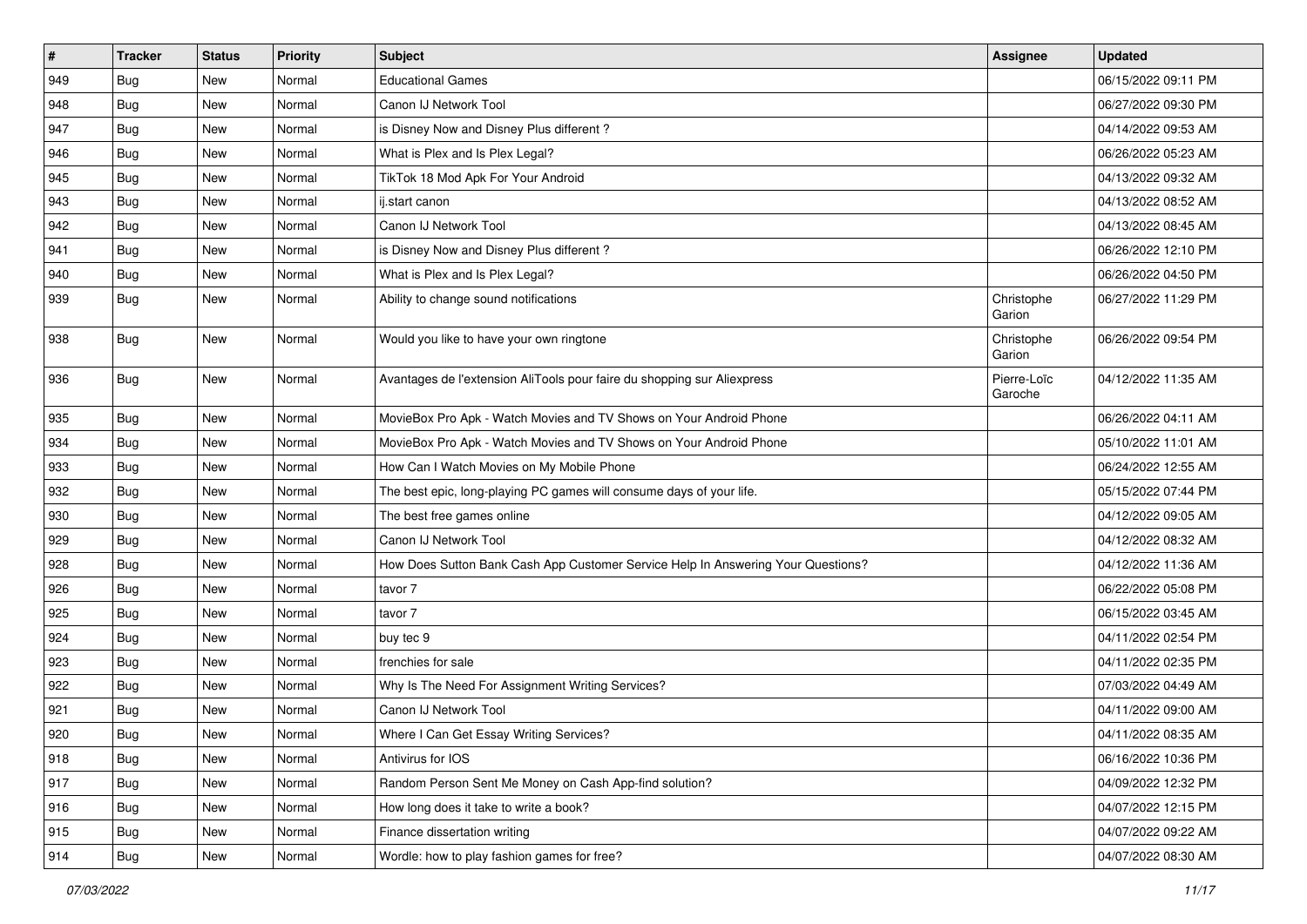| $\vert$ # | <b>Tracker</b> | <b>Status</b> | Priority | <b>Subject</b>                                                              | Assignee               | <b>Updated</b>      |
|-----------|----------------|---------------|----------|-----------------------------------------------------------------------------|------------------------|---------------------|
| 913       | Bug            | <b>New</b>    | Normal   | Canon IJ Network Tool                                                       |                        | 04/07/2022 06:21 AM |
| 912       | <b>Bug</b>     | <b>New</b>    | Normal   | <b>Cuphead Mobile Game Review</b>                                           |                        | 06/09/2022 10:14 AM |
| 911       | <b>Bug</b>     | New           | Normal   | Aluminum Windows & Doors                                                    |                        | 04/06/2022 08:10 PM |
| 910       | <b>Bug</b>     | <b>New</b>    | Normal   | Each content looks unisize or not formated                                  |                        | 04/06/2022 11:21 AM |
| 909       | Bug            | New           | Normal   | Toca Life World APK                                                         |                        | 04/06/2022 04:52 AM |
| 908       | <b>Bug</b>     | New           | Normal   | Toca Life World APK                                                         |                        | 04/06/2022 03:18 AM |
| 907       | Bug            | New           | Normal   | Canon IJ Network Tool                                                       |                        | 04/04/2022 10:43 AM |
| 906       | Bug            | New           | Normal   | How To Change Cash App From Business To Personal Account For Any Reasons?   |                        | 04/04/2022 09:57 AM |
| 905       | <b>Bug</b>     | New           | Normal   | <b>MINI MILITIA MOD APK</b>                                                 |                        | 05/19/2022 01:54 PM |
| 898       | <b>Bug</b>     | New           | Normal   | Shadow Fight 2 Mod APK                                                      |                        | 04/02/2022 09:17 AM |
| 897       | <b>Bug</b>     | New           | Normal   | Slot Pulsa Pragmatic Play                                                   | <b>Xavier Thirioux</b> | 04/01/2022 12:08 PM |
| 895       | Bug            | New           | Normal   | Cash App Scams                                                              |                        | 06/18/2022 02:36 PM |
| 893       | <b>Bug</b>     | New           | Normal   | klingeltone                                                                 |                        | 04/13/2022 11:06 AM |
| 892       | Bug            | New           | Normal   | Good game                                                                   |                        | 07/01/2022 10:25 AM |
| 891       | <b>Bug</b>     | New           | Normal   | The most interesting game today, have you tried it?                         |                        | 04/01/2022 09:17 AM |
| 889       | <b>Bug</b>     | New           | Normal   | What is Plex and how it's work?                                             |                        | 04/01/2022 09:14 AM |
| 888       | <b>Bug</b>     | <b>New</b>    | Normal   | Is the Fox News Channel on Roku free?                                       |                        | 06/28/2022 06:58 PM |
| 887       | <b>Bug</b>     | New           | Normal   | What is Plex and how it's work?                                             |                        | 04/01/2022 09:16 AM |
| 886       | Bug            | New           | Normal   | Is the Fox News Channel on Roku free?                                       |                        | 06/28/2022 09:36 PM |
| 885       | Bug            | <b>New</b>    | Normal   | How to Install the Tele Latino App For Android                              |                        | 03/28/2022 04:10 AM |
| 884       | <b>Bug</b>     | <b>New</b>    | Normal   | Why do Subway Surfers popular                                               |                        | 04/01/2022 09:16 AM |
| 883       | Bug            | New           | Normal   | Langweilen Sie sich jemals bei der gleichen alten Schriftart auf Instagram? |                        | 04/01/2022 09:16 AM |
| 882       | <b>Bug</b>     | <b>New</b>    | Normal   | How to change bank account on cash app?                                     |                        | 04/01/2022 09:16 AM |
| 880       | Bug            | <b>New</b>    | Normal   | Why do Subway Surfers popular                                               |                        | 04/01/2022 09:16 AM |
| 878       | <b>Bug</b>     | <b>New</b>    | Normal   | Wie ist instazoom hilfreich beim Herunterladen von Instagram-Profilbildern  |                        | 04/08/2022 09:28 PM |
| 876       | Bug            | New           | Normal   | Download Full-Size Profile Pictures of Your Favorite Users With InstaDP     |                        | 04/01/2022 09:12 AM |
| 875       | Bug            | New           | Normal   | Red ball game                                                               |                        | 04/01/2022 09:15 AM |
| 874       | <b>Bug</b>     | New           | Normal   | Cómo descargar Minecraft Apk                                                |                        | 06/26/2022 08:01 AM |
| 873       | <b>Bug</b>     | New           | Normal   | Klingeltöne mp3                                                             |                        | 04/13/2022 11:03 AM |
| 872       | <b>Bug</b>     | New           | Normal   | Poppy Playtime Horror Game Free                                             |                        | 04/01/2022 09:11 AM |
| 870       | Bug            | New           | Normal   | Mahjong Solitaire                                                           |                        | 04/01/2022 09:12 AM |
| 869       | Bug            | New           | Normal   | Sonnerie Post Malone 2022                                                   |                        | 04/13/2022 11:05 AM |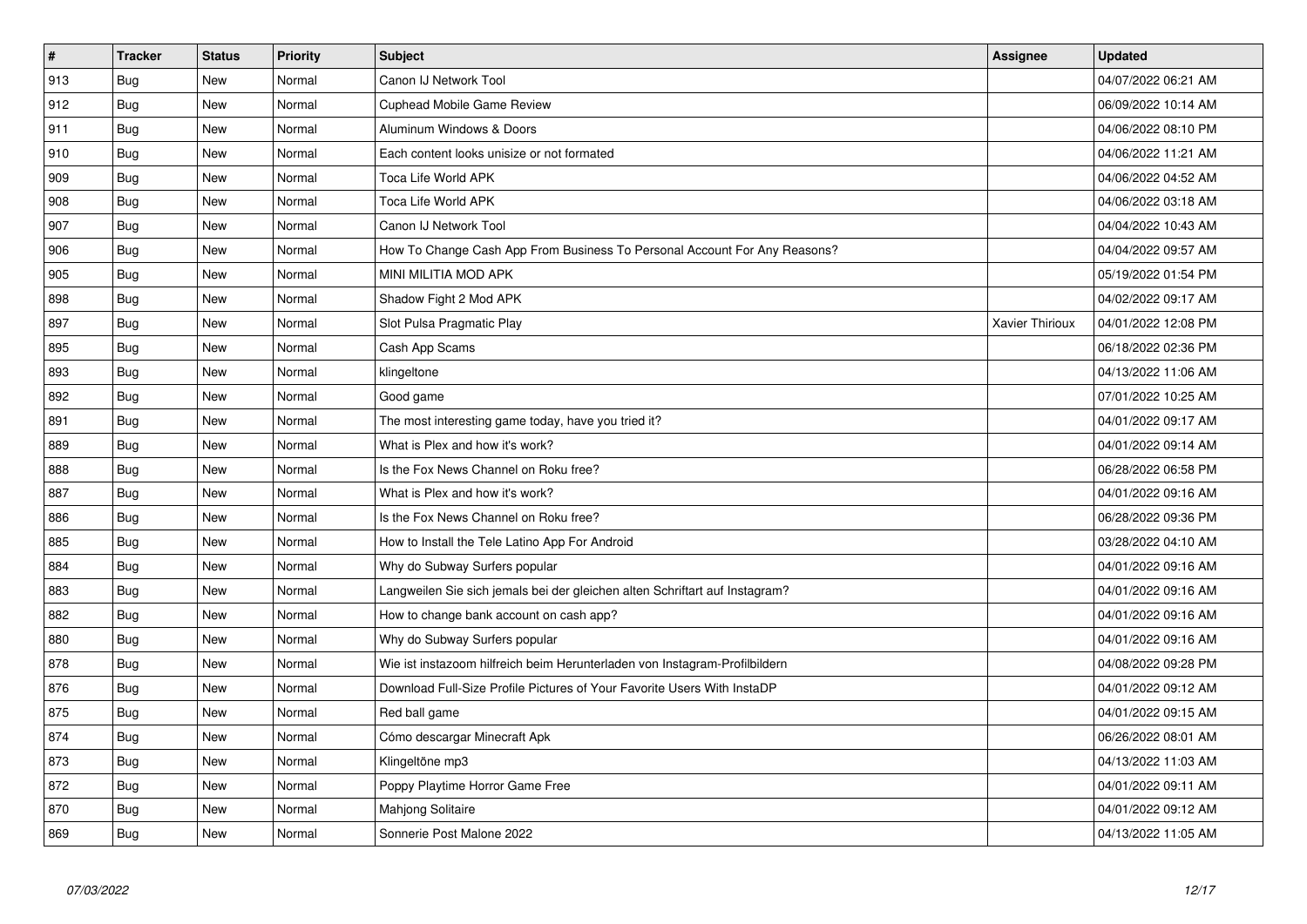| $\pmb{\#}$ | <b>Tracker</b> | <b>Status</b> | <b>Priority</b> | Subject                                                                          | Assignee               | <b>Updated</b>      |
|------------|----------------|---------------|-----------------|----------------------------------------------------------------------------------|------------------------|---------------------|
| 867        | Bug            | New           | Low             | cheap Yeezys                                                                     | Pierre-Loïc<br>Garoche | 04/01/2022 09:12 AM |
| 865        | Bug            | New           | Normal          | Canon IJ Printer Utility                                                         |                        | 05/18/2022 07:24 PM |
| 864        | <b>Bug</b>     | New           | Normal          | Canon IJ Network Tool                                                            |                        | 04/01/2022 09:14 AM |
| 863        | Bug            | <b>New</b>    | Normal          | Canon IJ Network Tool                                                            |                        | 04/01/2022 09:12 AM |
| 862        | <b>Bug</b>     | New           | Normal          | none                                                                             |                        | 04/01/2022 09:11 AM |
| 860        | Bug            | New           | Normal          | pokemon guide                                                                    | Pierre-Loïc<br>Garoche | 06/18/2022 08:18 PM |
| 859        | Bug            | <b>New</b>    | Normal          | Canon IJ Network Tool                                                            |                        | 04/01/2022 09:13 AM |
| 858        | Bug            | New           | Normal          | opourid                                                                          | Christophe<br>Garion   | 04/01/2022 09:13 AM |
| 857        | Bug            | New           | Normal          | Welcome to the world of classic retro games                                      |                        | 04/01/2022 09:13 AM |
| 856        | Bug            | <b>New</b>    | Normal          | Online Classes Assistance Help For Student                                       |                        | 04/01/2022 09:13 AM |
| 855        | Bug            | New           | Normal          | Online Classes Assistance Help For Student                                       |                        | 04/01/2022 09:13 AM |
| 854        | Bug            | New           | Normal          | How To Resolve Password Problems Through Facebook Customer Service?              |                        | 04/09/2022 06:11 PM |
| 853        | Bug            | New           | Normal          | what is dr laser                                                                 |                        | 04/01/2022 09:13 AM |
| 852        | Bug            | New           | Normal          | How to cancel your French Bee flight within 24 hours?                            |                        | 04/01/2022 09:13 AM |
| 851        | Bug            | <b>New</b>    | Normal          | Laden Sie den kostenlosen MP3-Klingelton für Ihr Mobiltelefon herunter           |                        | 04/01/2022 09:14 AM |
| 850        | Bug            | New           | Normal          | Puppy Playtime APK Android                                                       |                        | 04/01/2022 09:14 AM |
| 849        | Bug            | New           | Normal          | FutEmax App Apk - Watch Soccer, Fantasy Football, And More On Your Mobile Device |                        | 04/01/2022 09:04 AM |
| 844        | Bug            | New           | Normal          | To know Chime Routing Number call on the helpline number                         |                        | 04/01/2022 08:58 AM |
| 843        | Bug            | <b>New</b>    | Normal          | Canon IJ Network Tool                                                            |                        | 04/01/2022 08:58 AM |
| 842        | Bug            | New           | Normal          | Join the fun game                                                                |                        | 04/01/2022 08:58 AM |
| 841        | Bug            | New           | Normal          | How do I activate FOX NOW?                                                       |                        | 04/01/2022 08:58 AM |
| 840        | <b>Bug</b>     | New           | Normal          | Is Tubi really free and legal?                                                   |                        | 04/01/2022 08:58 AM |
| 839        | <b>Bug</b>     | New           | Normal          | How do I activate FOX NOW?                                                       |                        | 04/01/2022 08:58 AM |
| 838        | Bug            | New           | Normal          | Celebrity Hunter Mod apk - Como instalá-lo                                       |                        | 04/01/2022 08:58 AM |
| 837        | Bug            | New           | Normal          | To Create An Instagram Story                                                     | Pierre-Loïc<br>Garoche | 04/01/2022 08:58 AM |
| 836        | <b>Bug</b>     | New           | Normal          | What Is The Required Amount To Pay As Cash App Clearance Fee?                    |                        | 04/01/2022 09:00 AM |
| 835        | Bug            | New           | Normal          | Build your strong army with Taming io                                            |                        | 04/01/2022 08:59 AM |
| 834        | <b>Bug</b>     | New           | Normal          | Grasp the secret to relieve stress and fatigue                                   |                        | 04/01/2022 08:57 AM |
| 833        | Bug            | New           | Normal          | Does Direct Deposit Hit Chime- seek Chime Customer Service                       |                        | 04/01/2022 08:59 AM |
| 832        | Bug            | New           | Normal          | Choque Royale Mod Apk                                                            |                        | 04/01/2022 08:59 AM |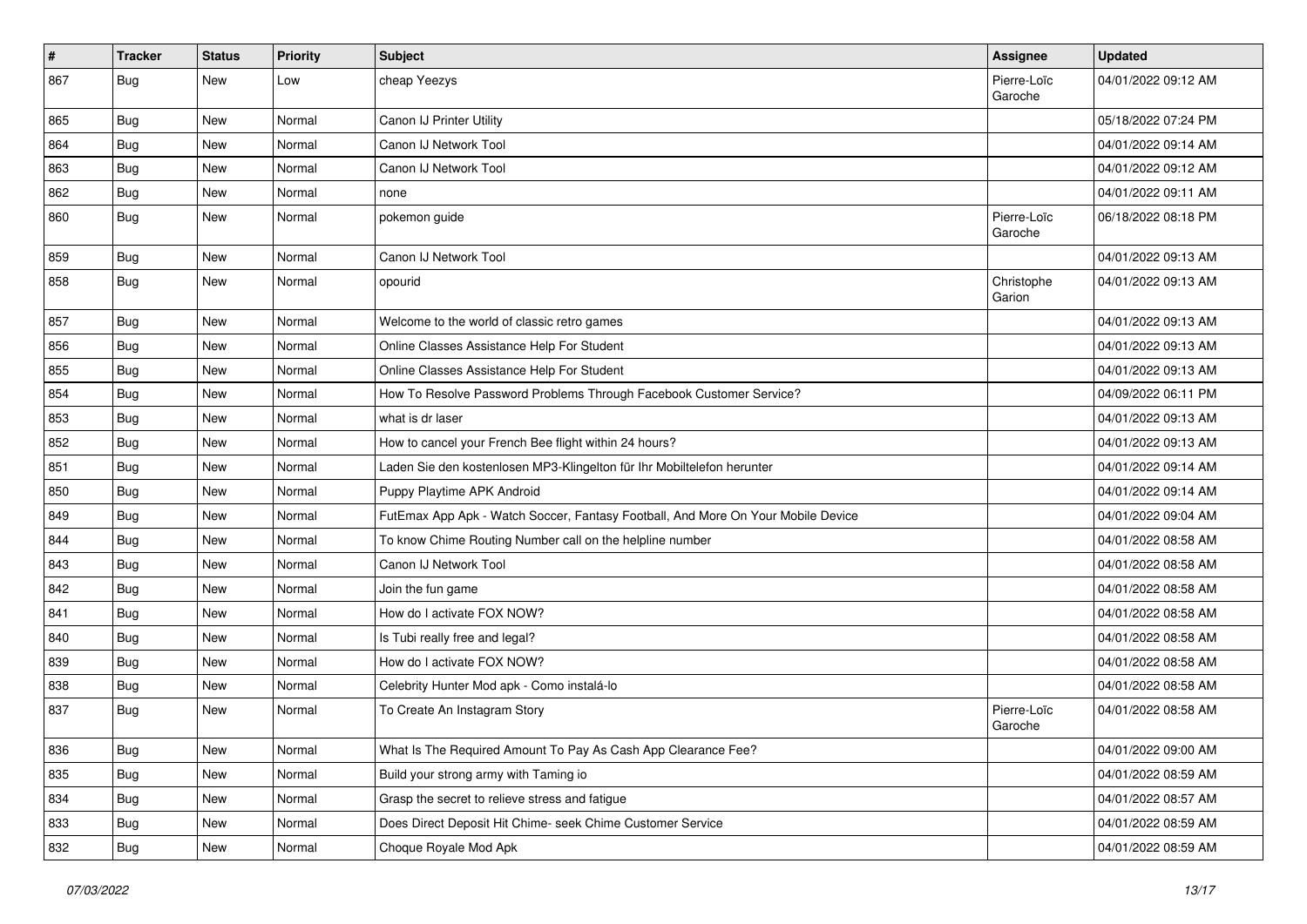| $\vert$ # | <b>Tracker</b> | <b>Status</b> | <b>Priority</b> | <b>Subject</b>                                                   | <b>Assignee</b>        | <b>Updated</b>      |
|-----------|----------------|---------------|-----------------|------------------------------------------------------------------|------------------------|---------------------|
| 831       | <b>Bug</b>     | New           | Normal          | Build and shoot                                                  |                        | 05/29/2022 04:47 PM |
| 830       | <b>Bug</b>     | New           | Normal          | Poppy Playtime APK                                               |                        | 06/27/2022 10:31 PM |
| 829       | Bug            | New           | Normal          | Write My Dissertation For Me UK                                  | Pierre-Loïc<br>Garoche | 06/26/2022 04:13 AM |
| 828       | Bug            | New           | Normal          | Nursery management                                               |                        | 06/28/2022 12:10 PM |
| 827       | <b>Bug</b>     | New           | Normal          | Come To Know The Required Steps To Unlock Cash App Account       |                        | 04/01/2022 08:59 AM |
| 826       | Bug            | New           | Normal          | How to Dowload MXL TV Premium                                    |                        | 05/26/2022 03:34 PM |
| 825       | Bug            | New           | Normal          | Lucky Patcher Download                                           |                        | 06/26/2022 06:09 PM |
| 822       | <b>Bug</b>     | New           | Normal          | Dowload Your Boyfriend Game                                      |                        | 07/02/2022 12:41 PM |
| 821       | <b>Bug</b>     | <b>New</b>    | Normal          | Nicoo - A Review of the Popular Battle Royale Game               |                        | 06/28/2022 08:30 AM |
| 820       | Bug            | New           | Normal          | Metal Slug Apk para Android                                      |                        | 07/01/2022 05:10 PM |
| 819       | Bug            | <b>New</b>    | Normal          | Metal Slug Apk para Android                                      |                        | 06/27/2022 09:35 AM |
| 818       | <b>Bug</b>     | New           | Normal          | Have you ever played a basketball game?                          | Corentin<br>Lauverjat  | 04/01/2022 08:55 AM |
| 817       | Bug            | New           | Normal          | Pacman 30th Anniversary                                          |                        | 07/02/2022 05:11 AM |
| 816       | Bug            | New           | Normal          | Play Scribble io fun with everyone                               |                        | 07/02/2022 10:43 AM |
| 815       | <b>Bug</b>     | New           | Normal          | how do i call cash app customer service                          | Xavier Thirioux        | 07/02/2022 08:36 AM |
| 814       | <b>Bug</b>     | New           | Normal          | Stage Fright Cure                                                | Pierre-Loïc<br>Garoche | 06/28/2022 12:31 AM |
| 811       | <b>Bug</b>     | <b>New</b>    | Normal          | Canon IJ Network Tool                                            |                        | 07/02/2022 02:19 AM |
| 809       | Bug            | New           | Normal          | Smash Karts - immerse yourself in the exciting race              |                        | 07/02/2022 05:46 AM |
| 808       | <b>Bug</b>     | New           | Normal          | Sinnvolle Guten-Morgen-Grüße                                     |                        | 07/01/2022 03:27 AM |
| 807       | <b>Bug</b>     | New           | Normal          | 1v1Battle is a strategic action 'Build and shoot' game           |                        | 06/27/2022 06:52 AM |
| 805       | Bug            | New           | Normal          | Ketamine Online Store                                            | Christophe<br>Garion   | 07/01/2022 02:49 AM |
| 804       | Bug            | New           | Normal          | Review                                                           |                        | 07/02/2022 09:56 PM |
| 802       | <b>Bug</b>     | New           | Normal          | Who Is an ETL Engineer                                           |                        | 07/02/2022 06:40 AM |
| 801       | <b>Bug</b>     | New           | Normal          | Who Is an ETL Engineer                                           |                        | 07/02/2022 05:26 AM |
| 800       | <b>Bug</b>     | New           | Normal          | Who Is an ETL Engineer                                           |                        | 07/03/2022 02:50 AM |
| 799       | <b>Bug</b>     | New           | Normal          | Who Is an ETL Engineer                                           |                        | 07/01/2022 11:11 PM |
| 798       | <b>Bug</b>     | New           | Normal          | Who Is an ETL Engineer                                           |                        | 07/02/2022 09:12 PM |
| 797       | Bug            | New           | Normal          | Psychedelic                                                      | Christophe<br>Garion   | 07/01/2022 03:52 AM |
| 796       | <b>Bug</b>     | New           | Normal          | How Does Cash App ++ actually work and What is the process of it |                        | 07/02/2022 11:27 PM |
| 795       | <b>Bug</b>     | New           | Normal          | Drift Boss - Exciting Race                                       |                        | 06/26/2022 06:32 PM |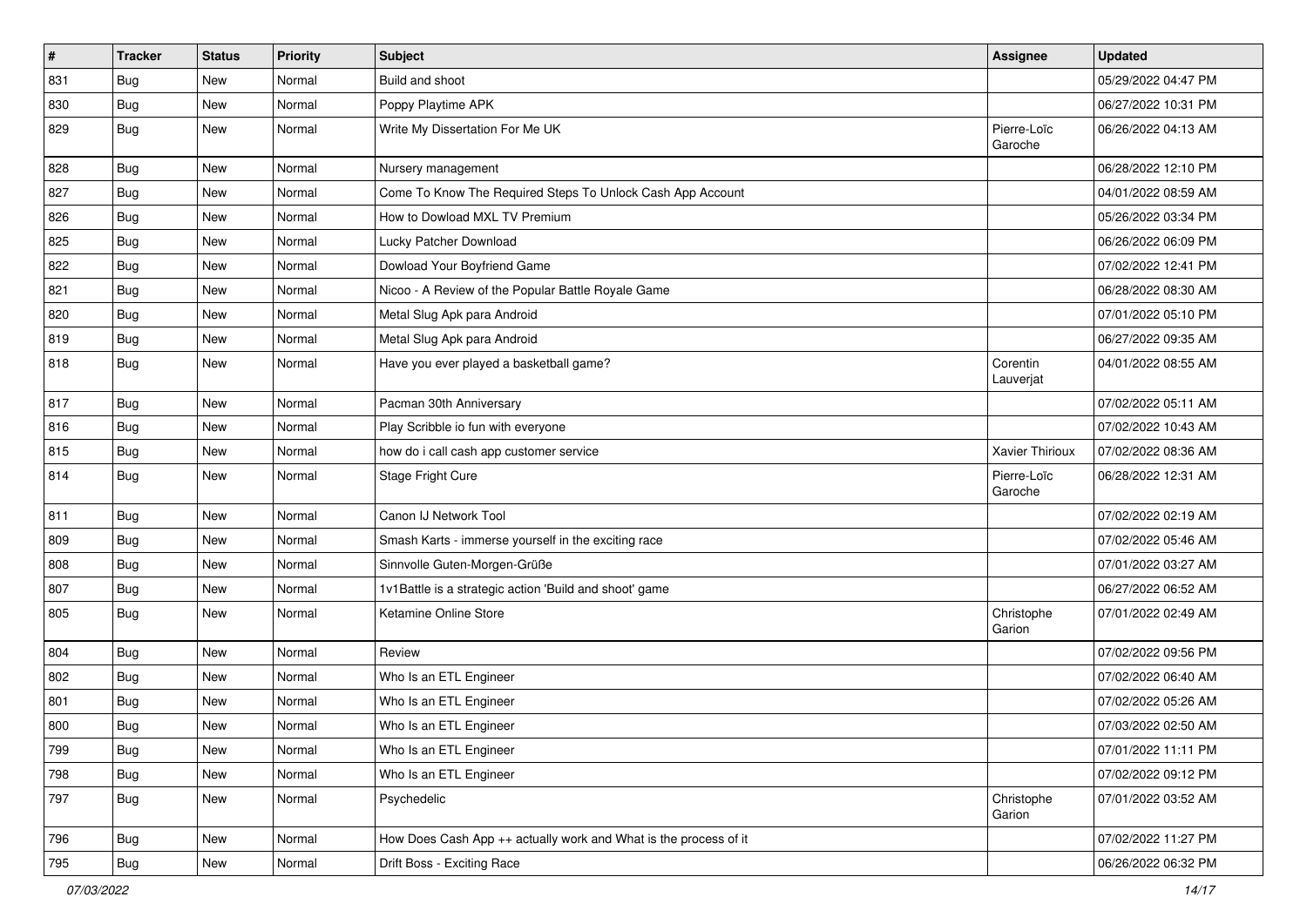| $\vert$ # | <b>Tracker</b> | <b>Status</b> | <b>Priority</b> | Subject                                                                       | Assignee               | <b>Updated</b>      |
|-----------|----------------|---------------|-----------------|-------------------------------------------------------------------------------|------------------------|---------------------|
| 792       | Bug            | <b>New</b>    | Normal          | What is Google Camera Mod?                                                    |                        | 06/27/2022 10:20 AM |
| 791       | <b>Bug</b>     | <b>New</b>    | Normal          | Samsnung TV Plus is not working                                               |                        | 04/01/2022 09:03 AM |
| 790       | Bug            | New           | Normal          | My app                                                                        |                        | 04/01/2022 09:03 AM |
| 789       | Bug            | New           | Normal          | Full version                                                                  |                        | 07/02/2022 05:41 PM |
| 788       | Bug            | New           | Normal          | Intro Maker Mod APK                                                           |                        | 07/02/2022 12:36 AM |
| 787       | Bug            | New           | Normal          | <b>Assured Assignment Help</b>                                                |                        | 07/03/2022 03:45 AM |
| 786       | Bug            | New           | Normal          | Best Assignment Help in Australia & UK                                        |                        | 07/02/2022 01:03 PM |
| 785       | Bug            | New           | Normal          | How To Get Money Off Cash App Without Card Or With A Card?                    |                        | 07/02/2022 07:16 AM |
| 784       | Bug            | New           | Normal          | How To Add Money On Cash App Card And Check The Funds?                        |                        | 07/02/2022 08:11 AM |
| 783       | <b>Bug</b>     | <b>New</b>    | Normal          | How Do I Determine The Reasons And Solutions To Fix Cash App Transfer Failed? |                        | 07/01/2022 05:42 PM |
| 782       | <b>Bug</b>     | New           | Normal          | Comment faire une sonnerie téléphonique                                       |                        | 07/01/2022 08:28 PM |
| 781       | <b>Bug</b>     | New           | Normal          | Free Whatsapp Group to Join                                                   |                        | 07/02/2022 07:28 AM |
| 780       | Bug            | New           | Normal          | <b>Best Whatsapp Modified APKs</b>                                            | Pierre-Loïc<br>Garoche | 07/02/2022 12:44 PM |
| 777       | Bug            | New           | Normal          | Obtain driving instructions using Google Maps.                                |                        | 07/03/2022 03:06 AM |
| 776       | <b>Bug</b>     | New           | Normal          | Wibargain                                                                     |                        | 07/02/2022 09:26 AM |
| 775       | <b>Bug</b>     | <b>New</b>    | Normal          | cash app                                                                      |                        | 02/14/2022 08:20 AM |
| 774       | <b>Bug</b>     | <b>New</b>    | Normal          | Follow proper initiatives                                                     |                        | 07/01/2022 04:41 PM |
| 773       | Bug            | <b>New</b>    | Normal          | Spades - Play online free                                                     |                        | 07/02/2022 08:02 AM |
| 772       | Bug            | <b>New</b>    | Normal          | united airlines baggage policy                                                |                        | 07/01/2022 07:30 PM |
| 771       | Bug            | <b>New</b>    | Normal          | united airlines baggage policy                                                |                        | 07/01/2022 09:14 PM |
| 770       | Bug            | <b>New</b>    | Normal          | Canon IJ Network Tool                                                         |                        | 07/02/2022 11:06 PM |
| 769       | Bug            | New           | Normal          | check my cash app                                                             |                        | 07/02/2022 10:50 AM |
| 768       | <b>Bug</b>     | New           | Normal          | Where can you buy best jackets online?                                        |                        | 06/26/2022 01:50 PM |
| 767       | <b>Bug</b>     | New           | Normal          | apkmod                                                                        |                        | 07/01/2022 09:50 PM |
| 766       | <b>Bug</b>     | New           | Normal          | Pobreflix Mod APK Review                                                      |                        | 07/02/2022 02:16 AM |
| 765       | <b>Bug</b>     | New           | Normal          | Follow proper initiatives to check my cash app                                |                        | 07/02/2022 03:41 PM |
| 764       | Bug            | <b>New</b>    | Normal          | What is available to see what I can watch HBO Max?                            |                        | 07/02/2022 12:16 AM |
| 763       | <b>Bug</b>     | <b>New</b>    | High            | How to Make a Ringtone on Your iPhone                                         |                        | 07/03/2022 02:50 AM |
| 762       | Bug            | <b>New</b>    | Normal          | How To Add Money To A Cash App Card If Struggling With Low Amount?            |                        | 06/29/2022 10:53 AM |
| 761       | Bug            | New           | Normal          | What is it about basketball that makes it so popular in the United States?    | Corentin<br>Lauverjat  | 07/03/2022 12:59 AM |
| 760       | <b>Bug</b>     | New           | Normal          | apkmod                                                                        |                        | 06/27/2022 04:13 PM |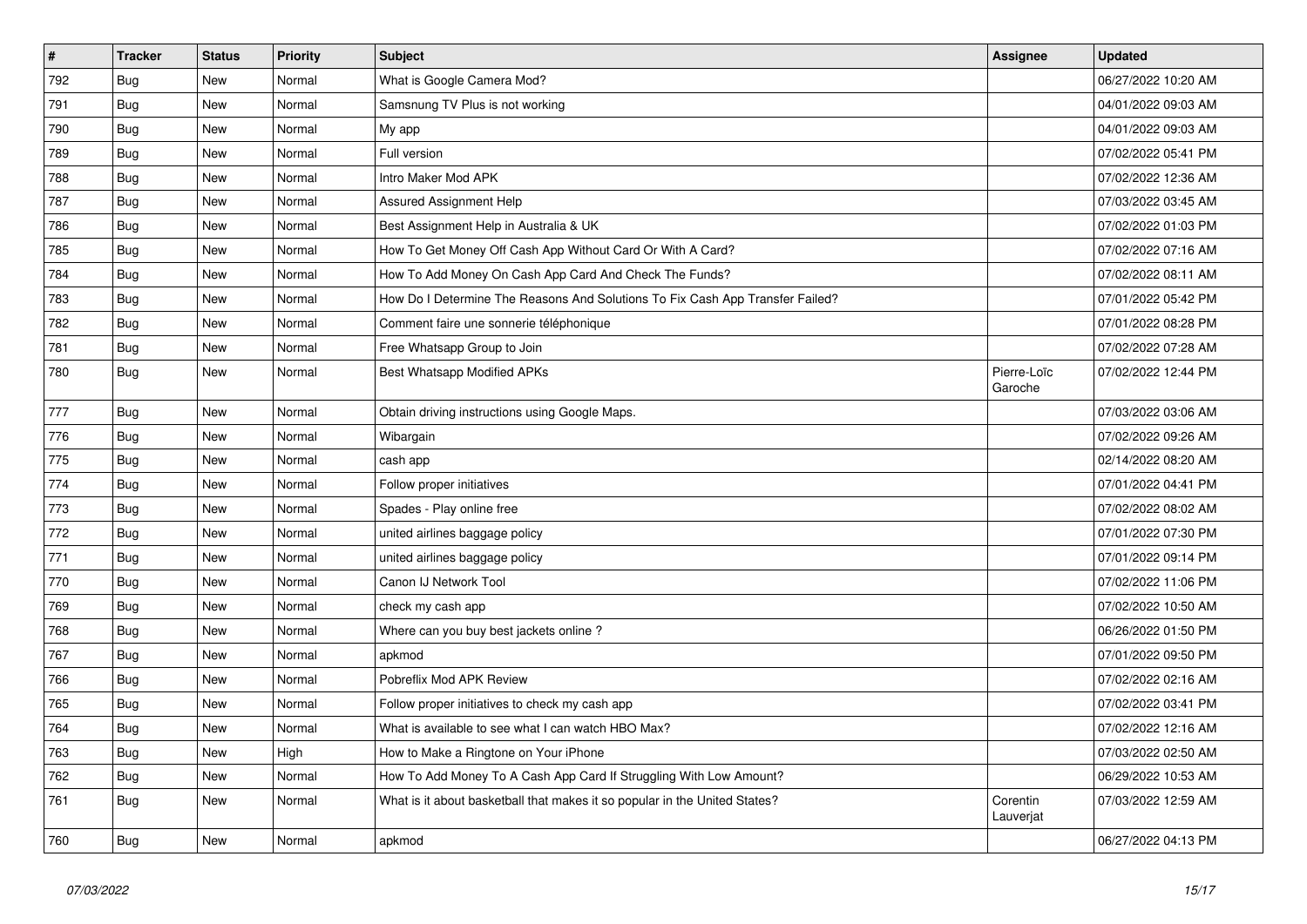| $\vert$ # | <b>Tracker</b> | <b>Status</b> | Priority | <b>Subject</b>                                                                                      | Assignee               | <b>Updated</b>      |
|-----------|----------------|---------------|----------|-----------------------------------------------------------------------------------------------------|------------------------|---------------------|
| 759       | Bug            | <b>New</b>    | Normal   | Canon IJ Network Tool                                                                               | Pierre-Loïc<br>Garoche | 07/02/2022 02:36 AM |
| 758       | <b>Bug</b>     | New           | Normal   | How Do I Study Consistently For Hours?                                                              |                        | 06/27/2022 12:49 AM |
| 757       | <b>Bug</b>     | <b>New</b>    | Normal   | Why Is Issue of Car Maintenance so Famous for the Consumers?                                        |                        | 04/01/2022 09:01 AM |
| 754       | Bug            | <b>New</b>    | Normal   | Cómo descargar tonos gratis de teléfono celular                                                     |                        | 06/26/2022 01:56 PM |
| 753       | Bug            | <b>New</b>    | Normal   | onlineessaygrader                                                                                   |                        | 06/28/2022 05:55 AM |
| 752       | <b>Bug</b>     | <b>New</b>    | Normal   | Plagerism checker                                                                                   |                        | 06/26/2022 06:33 PM |
| 750       | Bug            | <b>New</b>    | Normal   | Create a Report Template                                                                            |                        | 06/26/2022 04:27 PM |
| 749       | Bug            | <b>New</b>    | Normal   | The Best Bubble Shooter Game for Android                                                            |                        | 06/26/2022 12:12 PM |
| 748       | Bug            | New           | Normal   | Il y a quelques façons d'obtenir des sonneries gratuites pour votre iPhone                          |                        | 06/26/2022 11:24 PM |
| 747       | Bug            | New           | Normal   | How to Install Tyflex Plus on Your Android Device                                                   |                        | 06/26/2022 08:16 AM |
| 744       | <b>Bug</b>     | <b>New</b>    | Normal   | <b>Pixel Survive</b>                                                                                |                        | 06/28/2022 05:13 AM |
| 743       | Bug            | New           | Normal   | They promote 'pixel art' contests and a 'game jam' related to the work and figure of Carlos Casares |                        | 06/28/2022 12:04 PM |
| 742       | Bug            | New           | Normal   | How Long Does Cash App Support Take To Respond For A Better Support?                                |                        | 06/25/2022 11:00 PM |
| 741       | <b>Bug</b>     | <b>New</b>    | Normal   | <b>Blockchain Technology Solutions</b>                                                              |                        | 06/26/2022 02:19 AM |
| 739       | Bug            | <b>New</b>    | Normal   | law dissertation help                                                                               |                        | 06/27/2022 06:12 PM |
| 738       | Bug            | <b>New</b>    | Normal   | How Much Amount Do I Get Using The Referral Code For Cash App?                                      |                        | 06/27/2022 03:58 PM |
| 737       | <b>Bug</b>     | <b>New</b>    | Normal   | How Do I Talk To A Live Person At Facebook If Anything Is Doubtful?                                 |                        | 06/27/2022 09:59 PM |
| 736       | Bug            | <b>New</b>    | Normal   | I Want to Edit in My Website (transfer-factor.net) Unfortunately, Unable to Edit It                 |                        | 06/24/2022 07:32 AM |
| 735       | Bug            | <b>New</b>    | Normal   | A quick fix of how to get money back from cash app stocks                                           |                        | 07/03/2022 05:40 AM |
| 734       | Bug            | New           | Normal   | DR. STRANGE: Multiverse of Scheduling Madness!                                                      |                        | 06/28/2022 07:07 AM |
| 733       | Bug            | <b>New</b>    | Normal   | How does one go about getting a book deal?                                                          |                        | 06/28/2022 06:35 PM |
| 732       | <b>Bug</b>     | <b>New</b>    | Normal   | Get rectifications steps about why cash app transfer failed                                         |                        | 06/26/2022 03:28 PM |
| 731       | Bug            | <b>New</b>    | Normal   | Avail Of Cash App Customer Service If Unable To Down Cash App Mobile App?                           |                        | 06/25/2022 08:36 PM |
| 730       | Bug            | New           | Normal   | Canon IJ Network Tool                                                                               |                        | 06/26/2022 05:51 PM |
| 729       | Bug            | New           | Normal   | Canon IJ Network Tool                                                                               |                        | 06/28/2022 01:10 PM |
| 728       | <b>Bug</b>     | New           | Normal   | Will Cash App refund money if scammed? Hitches With Optimum Ease                                    |                        | 06/26/2022 06:15 AM |
| 727       | Bug            | New           | Normal   | Drive for speed simulator mod apk                                                                   | Pierre-Loïc<br>Garoche | 06/27/2022 06:33 AM |
| 726       | Bug            | New           | Normal   | Mobile Application Development Services                                                             |                        | 06/30/2022 08:49 PM |
| 724       | Bug            | <b>New</b>    | Normal   | Dial Chime Customer support number for a quick response                                             |                        | 07/02/2022 05:37 AM |
| 723       | Bug            | New           | High     | The best horror game in 2021                                                                        | Christophe<br>Garion   | 07/02/2022 05:16 PM |